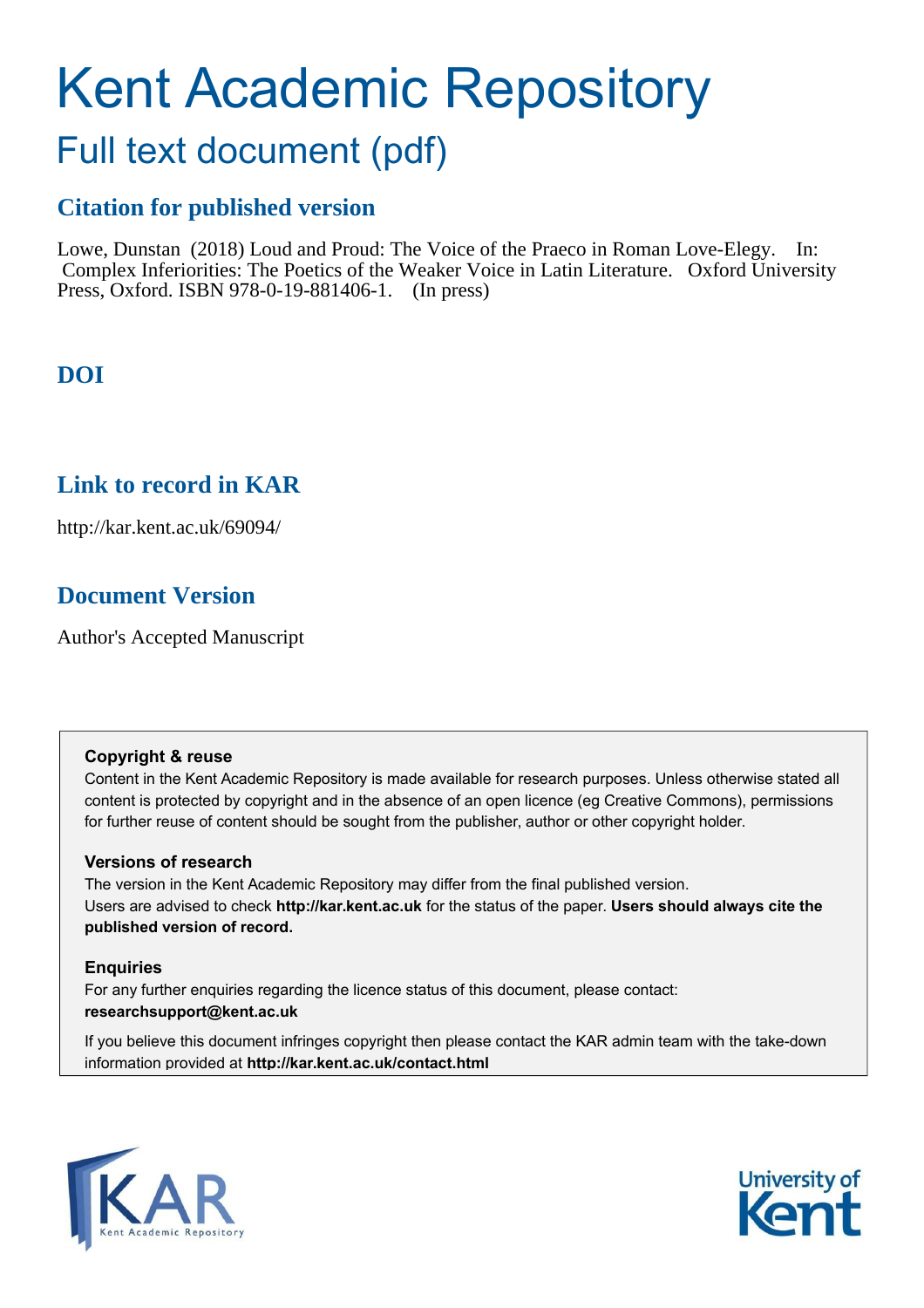#### **Loud and Proud:**

#### **The Voice of the** *Praeco* **in Roman Love-Elegy\***

Freeborn elite Roman males confirmed their status through acts of speaking, both formal and informal, and the love-poet constructs a new status partly by subverting those speech-acts, switching registers almost as readily as the satirist. Taking a broad view, one might assume that the elegiac *amator* is a thinly-disguised forensic orator, since so much of his energy is spent on persuasive speech, which we habitually think of as formal rhetoric.<sup>1</sup> Indeed, speech can be at least as ornamented in elegy as in Roman epic.<sup>2</sup> However, in this chapter I propose a different view, by drawing attention to an alternative model: the *praeco*, a figure that encompassed various kinds of public speakers from employees of the state to deceptive salesmen. *Praecones* had a significant presence in Augustan society and some became very rich and influential.<sup>3</sup> A stereotype of a cunning yet charismatic self-promoter emerged. We can only guess at the performance styles and tropes used by this perhaps embarrassing, yet just as distinctively Roman, relative of the formal orator. However, I suggest that there are rewards in seeking traces

<sup>\*</sup> I am grateful to the participants in the *Complex Inferiorities* colloquium, including Vassiliki Panoussi as respondent, for a productive discussion yielding several suggestions that improved this chapter. I also thank the editors for their comments and valuable ideas. All translations are mine unless otherwise stated.

<sup>&</sup>lt;sup>1</sup> For a detailed study of persuasion as a genre-defining feature of love-elegy, see Stroh (1971).

<sup>2</sup> Suetonius' Virgil gave one forensic speech in his youth (*egit et causam apud iudices unam omnino nec amplius quam semel*: *Vita Servii Donati* 8); Ovid's Ovid was trained in rhetoric, although his brother had the aptitude, and died (*Tristia* 4.10.15–40).

<sup>3</sup> Bond (2011: 211–21) lists epigraphic evidence for 27 historical praecones, many of whom held posts in voluntary associations, though perhaps ex-praecones who achieved higher status avoided mentioning their earlier career.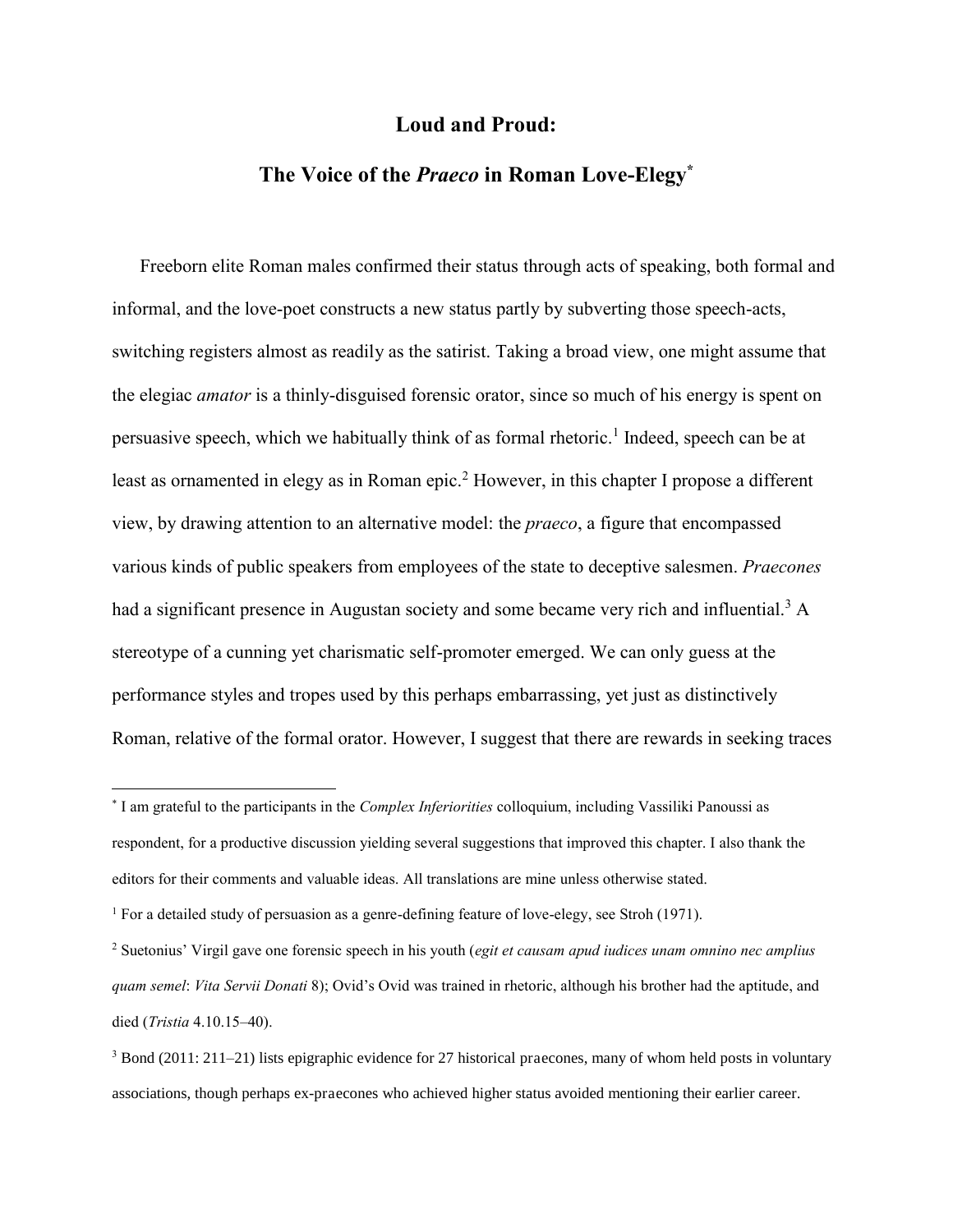of *praeconium* in the tropes of the love elegists. First I shall describe the role of praecones in Roman social history, then turn to the concept of praeconium and its uses in Roman love-elegy. Next I shall argue that Horace contributed to the development of the poet as praeco, and outline a form of praeconium prominent in both Horace and the elegists: the advertizing of the female body.

#### **1. Praecones in Roman Life and History**

The praeco, whose name some ancient sources derived from the verb *praedicare*, 'recite in people's presence',<sup>4</sup> is adept at getting people's attention by being always loud and often persuasive. Loudness and persuasiveness both contributed to his distasteful reputation and deserve consideration here, but as we shall see, the latter has much broader implications in Augustan poetry. His activiies span the spectrum of social dignity (political assemblies, the *comitia*, funerals, theatrical performances, auction-halls, the open streets), and our evidence does not permit an exclusive division between the civic and the private *praeco*. <sup>5</sup> He is a combination of announcer and microphone, who can make a single word cut through the noise of a crowd, or even a traffic jam.<sup>6</sup> Since assertive speech was characteristic of masculine *auctoritas*, it belies the

<sup>4</sup> *ut praeco praedicat* (Plaut. *Bacch*. 810), *de quo homine praeconis vox praedicat* (Cic. *Quinct*. 50), *praeco iussu tuo praedicasset* (*Verr*. 2.3.40); Nikolaev (2012: 559–62). Maltby (1991) only cites Priscian, who derives the word from *canere* (*a valde canendo*, 3.50.111).

<sup>5</sup> On the definition and diverse functions of the praeco, see Schneider (1953), Saumagne (1965: 31–6), Hinard (1976), Rauh (1989), Morcillo (2005: 137–56), Bond (2011: 28–85). Saumagne, followed by Rauh and Bond, argues that there were mutually exclusive privati and publici, but there is no record of such a distinction, and Hinard argues that none existed.

<sup>6</sup> Crowds: Lucretius 4.563–4; traffic: Hor. *Serm*. 1.6.42–4.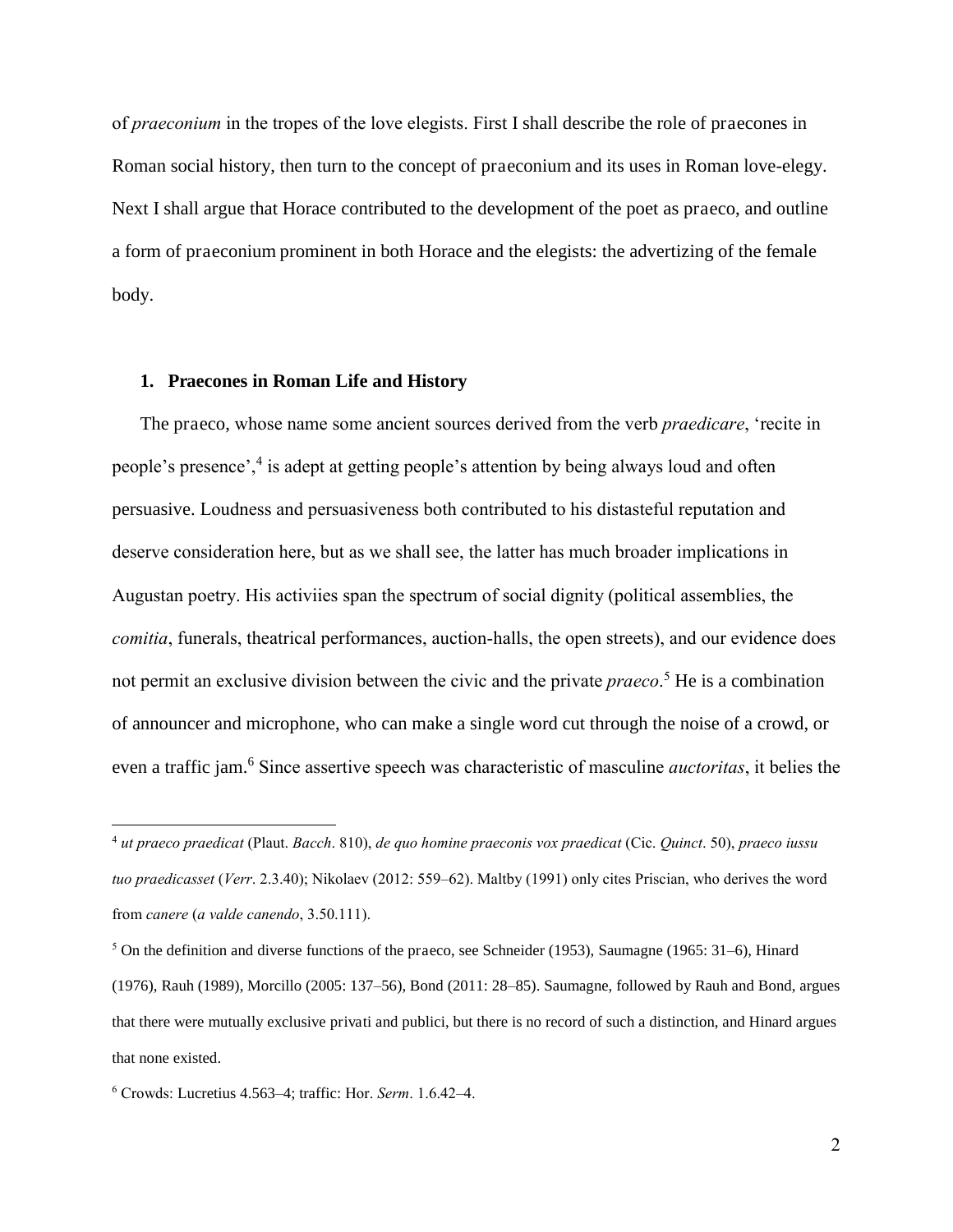loudhailer's low social status in interesting ways. For example, parsing the differences between the *praeco* and the *praefica*, both paid for public utterances at wealthy people's funerals, reveals much about how speech-acts and gender roles defined one another at Rome. The *praefica* was a professional female mourner who modelled lament for the female slaves, which included a musically accompanied chant (*nenia*). At least in Republican times the *praefica* praised the deceased, but female lament-speech in Roman textual sources is highly artificial (and never attributed to a *praefica*), so we cannot be sure how articulate these vocalizations were, in the Augustan period or any other.<sup>7</sup> By contrast, the male *praeco*'s role was to communicate prepared words during the funerary procession itself (*pompa*), somewhat like the male relative who (in elite families) delivered a formal eulogy, though both performances may of course have been emotive. During the Republic, funeral processions even took place in the Circus Maximus, where the games themselves were inaugurated by a solemn parade of a different kind (the *pompa circensis*).<sup>8</sup> Despite his low social status the *praeco* was therefore an instrument of authority even at funerals, potentially addressing large assemblies, just as the state-employed *praeco* did.

Our knowledge of what the historical *praeco* sounded like is limited. We know the short script for proclaiming high-status funerals (funera indictiva).<sup>9</sup> We do not know how he sounded when choosing his own words, but the closest thing available may be the epitaph of a late Republican professional named Aulus Granius:<sup>10</sup>

<sup>7</sup> Plaut. *Truc*. 495–6, Varr. *LL* 7.70, Lucil. fr. 995–6 = Nonius Marcellus 62 M, Lindsay 92. On the *praefica*'s role, see Dutsch (2008).

<sup>8</sup> Humphrey (1986: 1), Beacham (1999: 11–13, 21–3).

<sup>9</sup> The hired praeco assembled mourners by calling out a traditional formula: see Suet. Iul. 84, Fest. s.v. Quirites. <sup>10</sup> *Rogat ut resistas, hospes, te hic tacitus lapis, | dum ostendit quod mandavit quoius umbram tegit. | Pudentis hominis frugi cum magna fide, | praeconis Oli Grani sunt ossa heic sita. | Tantum est. hoc voluit nescius ne esses.*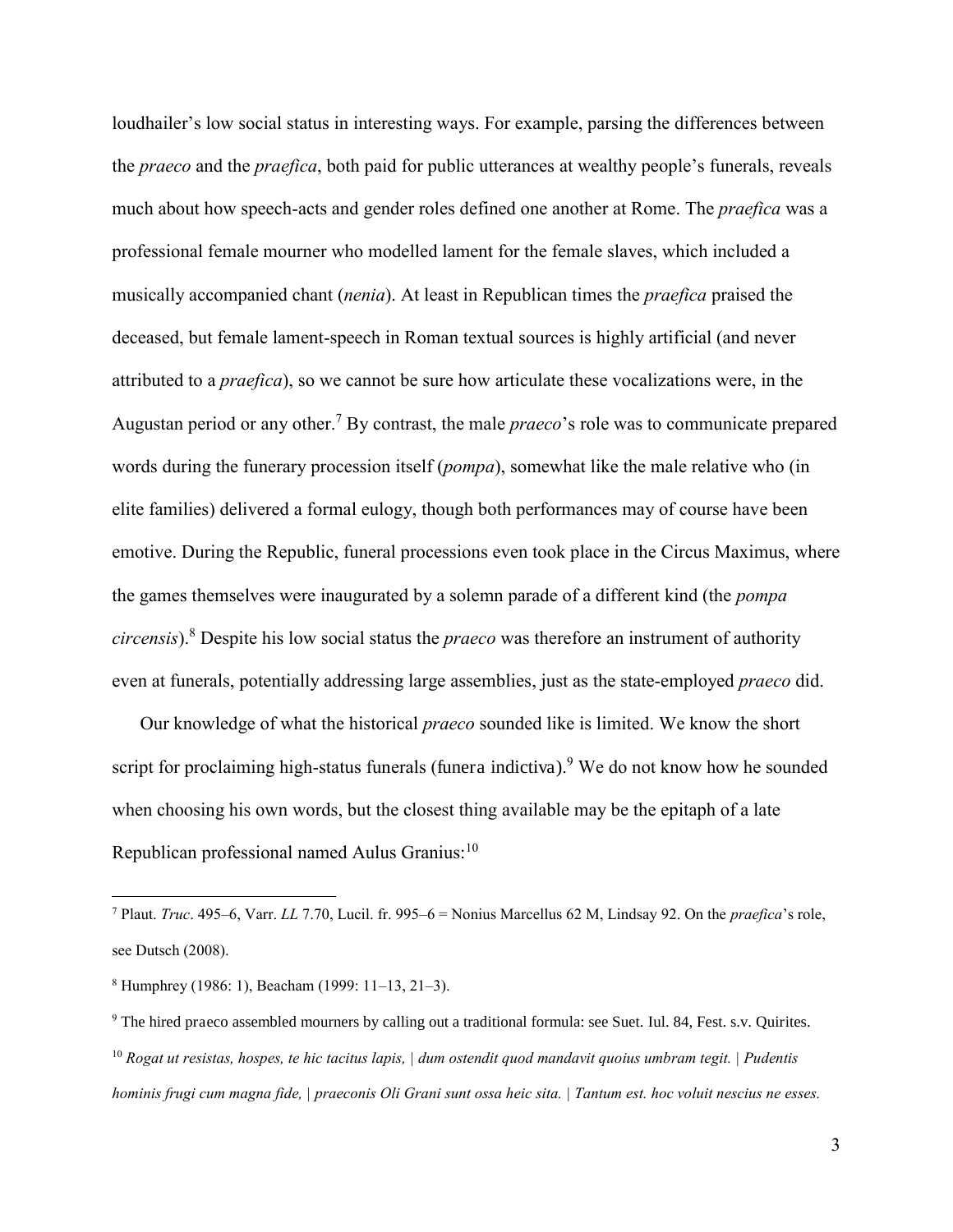This mute stone asks you to stop by, stranger. He has something to show you, as commissioned by the man whose shade he covers. Here lie the bones of Olus Granius the praeco: modest, discreet, and honourable.

That is all: he wanted you to have the information. Have a good day.

Aulus Granius Stabilio, freedman of Marcus,

the praeco

 $\overline{a}$ 

Even in the formulaic language of an epitaph, a certain *urbanitas* may be detected.<sup>11</sup> It is not surprising that Rome's wealthy elite, who disliked the city's noise (and smell), scorned those who made a living through loud or coaxing voices.<sup>12</sup> Written sources emphasize the harshness of those voices, activating the stereotype that plebeians and rustics had obnoxious manners, and perhaps also protesting resistance to their charms. Cicero makes the low status of *praecones* very clear, and his charges against the execrable Piso include being the grandson of such a man.<sup>13</sup>

*Vale. | A. Granius M. l. Stabilio | praeco: CIL* I 2 , 1210 = *CIL* VI, 32311= *CLE* 53 = *ILS* 1932 = *ILLRP* 808 = *AE*  (1998) 189b; cf. Massaro (1998), Bond (2011: 28–9). We might compare the patter of the slave-dealer at Hor. *Epist*. 2.2.1–19.

<sup>11</sup> On *urbanitas* and the stereotype of the *praeco*, see Barbieri (1987).

<sup>12</sup> On Rome's street noise, see Juv. 3, esp. 235–46. Martial implies that a dimwit can become wealthy if he trains to be a *praeco* (*si duri puer ingeni videtur*, | *praeconem facias vel architectum*: 5.56.7–8).

<sup>13</sup> Cic. Pis. 62 & fr. 11 = Asconius 4. Cicero is outraged that a king should be put into the hands of a public crier (*praeconi publico subiceretur*: *Sest*. 57), Martial that a rich *praeco* should be thought a more eligible bachelor than praetors, tribunes, lawyers, and poets (*Epig*. 6.8); Juvenal considers theirs a disgraceful activity (3.33, 7.5–6). There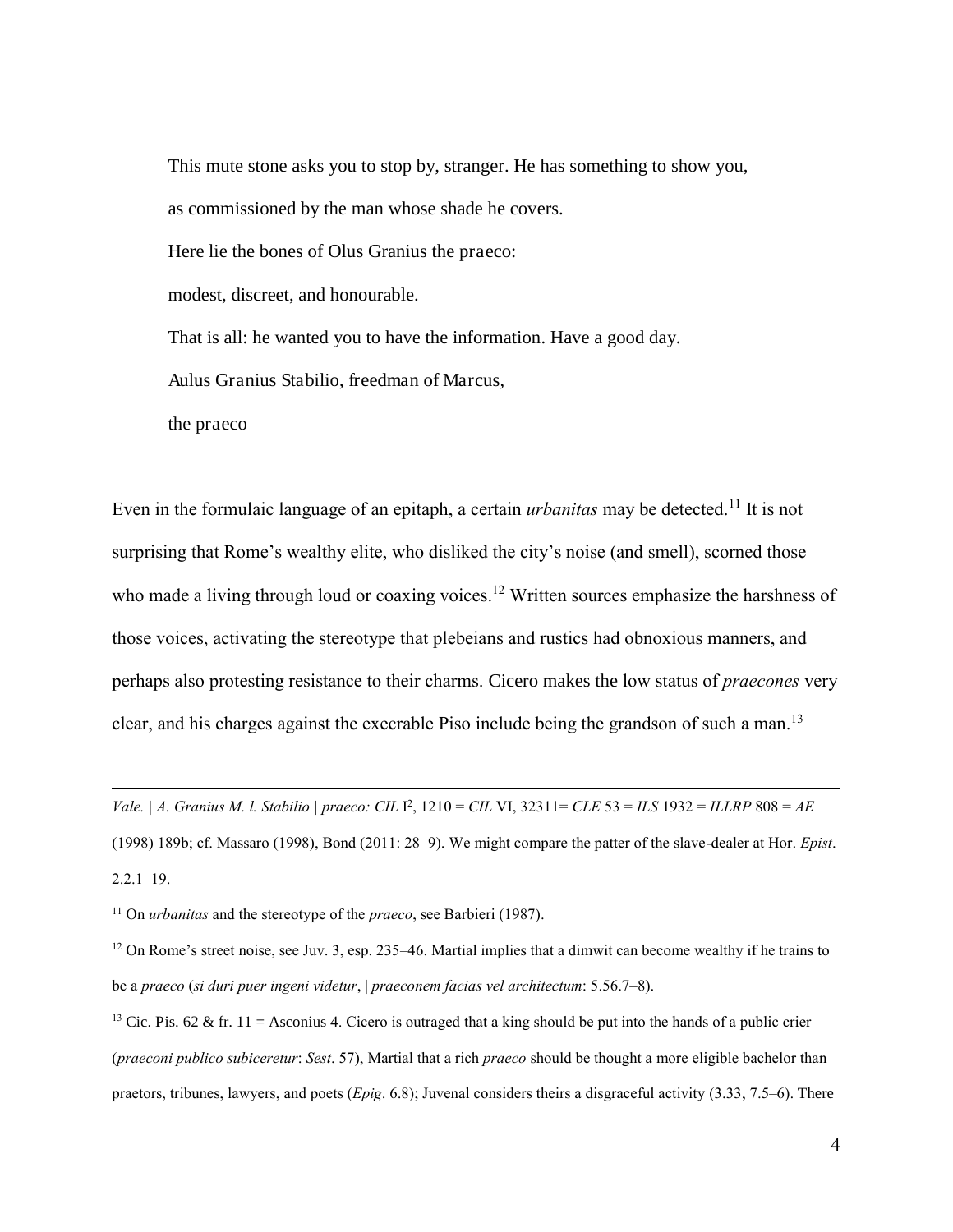Cicero jokes that when Piso hears the cockcrow, he thinks his raucous grandfather has come back to life.<sup>14</sup> Petronius' Habinnas has a slave who recites Virgil in the harshest voice Encolpius has ever heard; this resulted from the unorthodox apprenticeship of listening not to conventional educators (grammatici and rhetores) but to street-pedlars (circulatores), a group not sharply distinguishable from auction-crier praecones.<sup>15</sup> This may be a jibe at Nero, who showed off his voice in the theatre by performing and even announcing himself the winner, which Cicero says not even an official praeco would normally do.<sup>16</sup> We hear of *praecones* prospering from the second century BC into the early empire, and they may have profited as a group from the political turmoil of late Republican and early Augustan Rome, when auctions were used to liquidate large estates. One or two were celebrated wits, though in the judgement of the elite,

are unpleasant praecones in Apul. Met. 2.21–3 and 8.24–5 (in which an attempted livestock sale involves mocking and duping the crowd).

<sup>14</sup> *Ubi galli cantum audivit, avum suum revixisse putat; mensam tolli iubet* (Cic. *Pis*. 68).

 $\overline{a}$ 

<sup>15</sup> *nullus sonus umquam acidior percussit aures meas…*'*ego ad circulatores eum mittendo erudibam. itaque parem non habet, sive muliones volet sive circulatores imitari'* (Petron. 68). The muleteer, or rather mule-dealer (cf. Suet. *Vesp*. 4), implicitly used an equally strident voice in plying his own humble trade. Cicero implies that the activities of praecones and circulatores were not fully distinct. He calls a praeco a 'street-pedlar of auctions' (circulatorem quendam auctionum, Fam. 10.32); conversely, he refers to Calvus Licinius' poem attacking Tigellius, which began with a pretend pedlar's cry of 'Stinking Sardinian Tigellius for sale!', as a 'Hipponax-style *praeconium*' (*Hipponacteo praeconio*, *Fam*. 7.24; *Sardi Tigelli putidum caput venit*, Porph. *Hor. Serm.* 1.3.1). Calvus was an orator as well as poet. Horace's Volteius Mena, a *praeco* by profession, sells cheap trinkets (*vilia…scruta*, *Epist*. 1.7.65), making him also a *scrutarius*.

<sup>16</sup> *victorem autem se ipse pronuntiabat; qua de causa et praeconio ubique contendit* (Suet. Nero 24); cf. Cic. *Fam*. 5.12.8 (*praecones ludorum gymnicorum, qui, cum ceteris coronas imposuerint victoribus eorumque nomina magna voce pronuntiarint, cum ipsi ante ludorum missionem corona donentur, alium praeconem adhibeant, ne sua voce se ipsi victores esse praedicent*).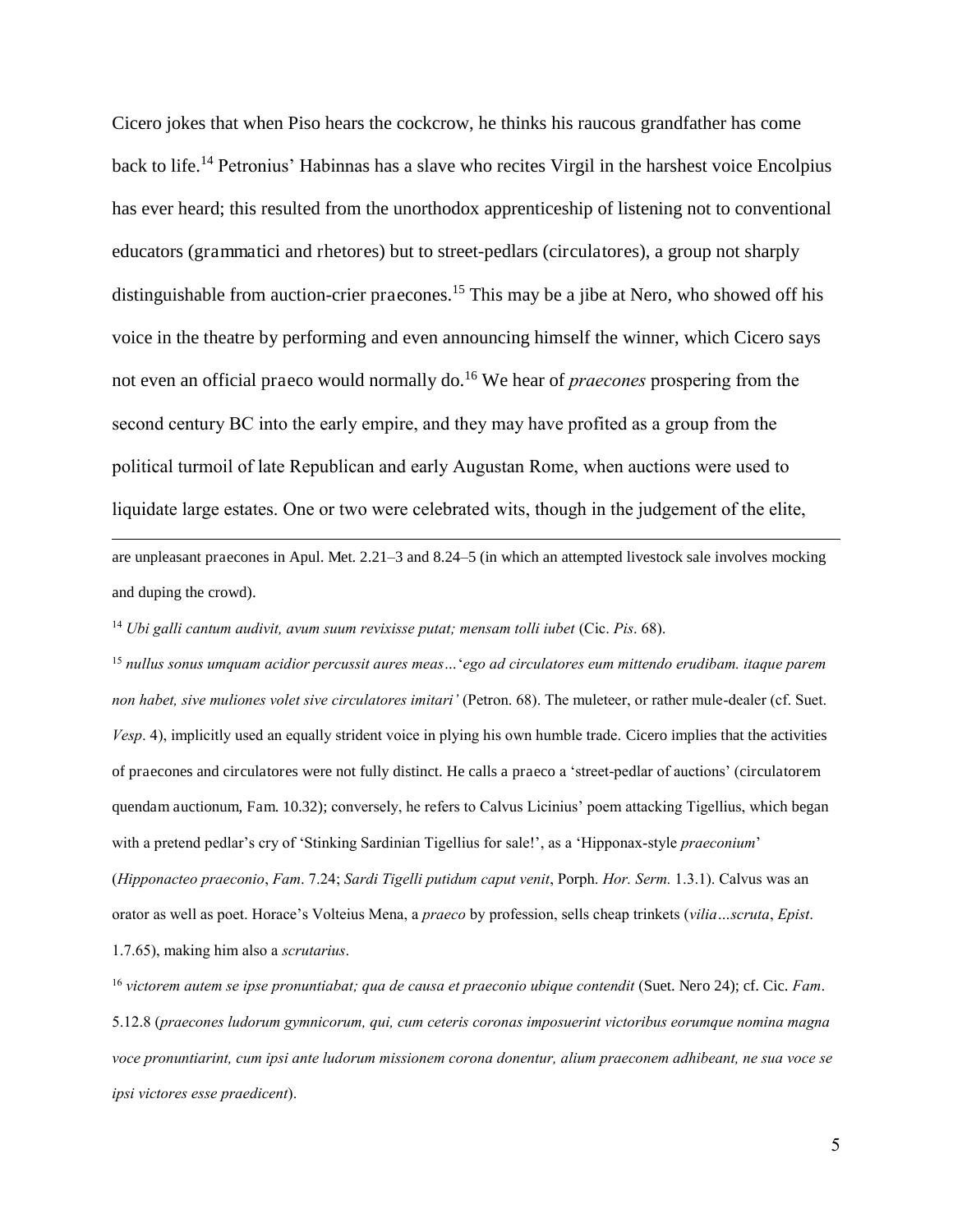somewhat extrovert and lacking in taste or decorum.<sup>17</sup> The same elite prejudices operate in a separate Roman stereotype of annoying prolixity: the barber (*tonsor*). Whereas the wealthy were groomed privately at home by slaves, who could not speak freely, people loitered and gossiped in barbershops: Volteius Mena, the *praeco* whom Horace describes in the *Epistles* (discussed below), is first seen idly cleaning his own nails with a knife under a barber's awning even though he is already shaven.<sup>18</sup> Barbers themselves were thought talkative, if not necessarily loud; their other *praeco*-like traits include plying an ignoble trade outside in the street (even some of those with their own premises worked outside), and in some instances becoming very wealthy, which did nothing to erode elite scorn at the profession.<sup>19</sup> However, the *praeco* appears in Augustan poetry far more frequently than the *tonsor*, as if his attention-grabbing voice and personality intruded more forcefully into the imaginations of contemporary authors. Loudness, in all its senses, is what defines *praecones* as well as those who imitate them.

The scornful attitude behind the negative stereotype of the *praeco* might derive in part from anxiety that low-status skilful speaking might infect an elite society unified by oratory. The Greeks and Romans considered salesmanship and small-time trading vulgar, mainly because it involved deception.<sup>20</sup> It is therefore logical that the late Republican conservative elite considered

<sup>17</sup> Goldberg (2005: 144–6). See Wiseman (1971: 72), MacMullen (1974: 72, 140).

<sup>18</sup> Hor. *Epist*. 1.7.49–51.

 $19$  On Roman barbers, barbershops, and the source material, see Toner ((2015). Some barbers offered hygiene services such as depilation and hangnail trimming which, though not the same as working at funerals and hence near dead bodies, was equally abhorrent to the dignity of the Roman nobility.

<sup>&</sup>lt;sup>20</sup> 'To dream that one's forehead is made of brass, iron, or stone is auspicious only for tax collectors, retail dealers, and others whose lives involve shamelessness. For, to others, it indicates hatred.' (Artemidorus, *Oneirocritica* 1.23,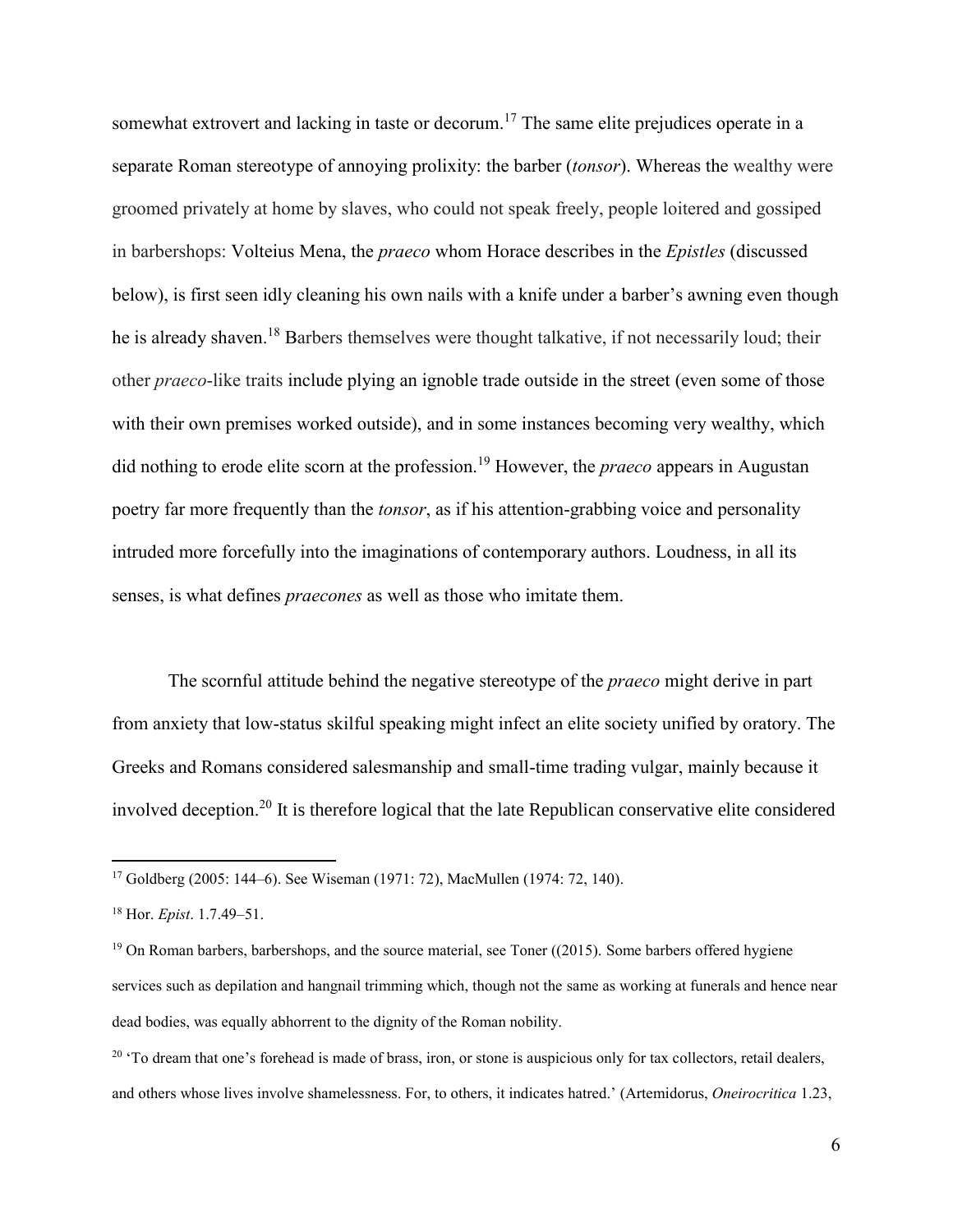political campaigning a distasteful type of begging.<sup>21</sup> The 'touting' of the Roman love elegists is not exactly comparable to the respectable political activity of petitio, but a certain Lucius Aelius might make us think otherwise. He was a praeco's son, posthumously known as 'Praeconinus', who not only taught Varro and Cicero but wrote speeches for members of the elite.<sup>22</sup> According to Pliny, the praeco father—clearly a state employee—had taken to wearing the broad-stripe toga, normally the uniform of senators.<sup>23</sup> It is tempting to see in Aelius 'Praeconinus' the prototype used-car salesman transforming into the prototype spin-doctor.

There is dispute over why the Julian law of 45–4 BC disbarred praecones from several municipal offices; it is unlikely to have reflected mere distaste for their activities.<sup>24</sup> But the public functions of the praeco did little or nothing to legitimize the private ones, which probably drew more income and certainly more attention from the elite. The first indications of an

<sup>21</sup> Tatum (2007).

 $\overline{a}$ 

<sup>22</sup> orationes nobilissimo cuique scribere solebat (Suet. Gram. 3.2).

<sup>23</sup> *quamquam et hoc sero, vulgoque purpura latiore tunicae usos invenimus etiam praecones, sicut patrem L. Aelii Stilonis Praeconini ob id cognominati* (Plin. *HN* 33.29). An inscription that is probably Augustan in date mentions a Cornelius Surus who was both a *praeco* and '*magister scribarum poetarum*', clearly enjoying relatively high social status (More 1975, Panciera 1986).

<sup>24</sup> Tab. Heracl. 54 = *CIL* 1.206, with Cic. *Fam*. 6.18. Since the stipulations apply collectively to masters of funeral ceremonies, undertakers, and praecones, it probably reflects their involvement in the funeral trade, though other explanations include their status as civil contractors (with the risk of conflict of interest) and their implication in the financial ruin of elite citizens: see Lo Cascio (1975–6), Damon (1997: 197), David (2003), and Bond (2011: 33–4, with citations).

trans. White). Cicero implies that auction-criers hide the faults and exaggerate the value of the goods on sale (*Quid autem tam absurdum quam si domini iussu ita praeco praedicet: 'domum pestilentem vendo?'*, *Off*. 3.55).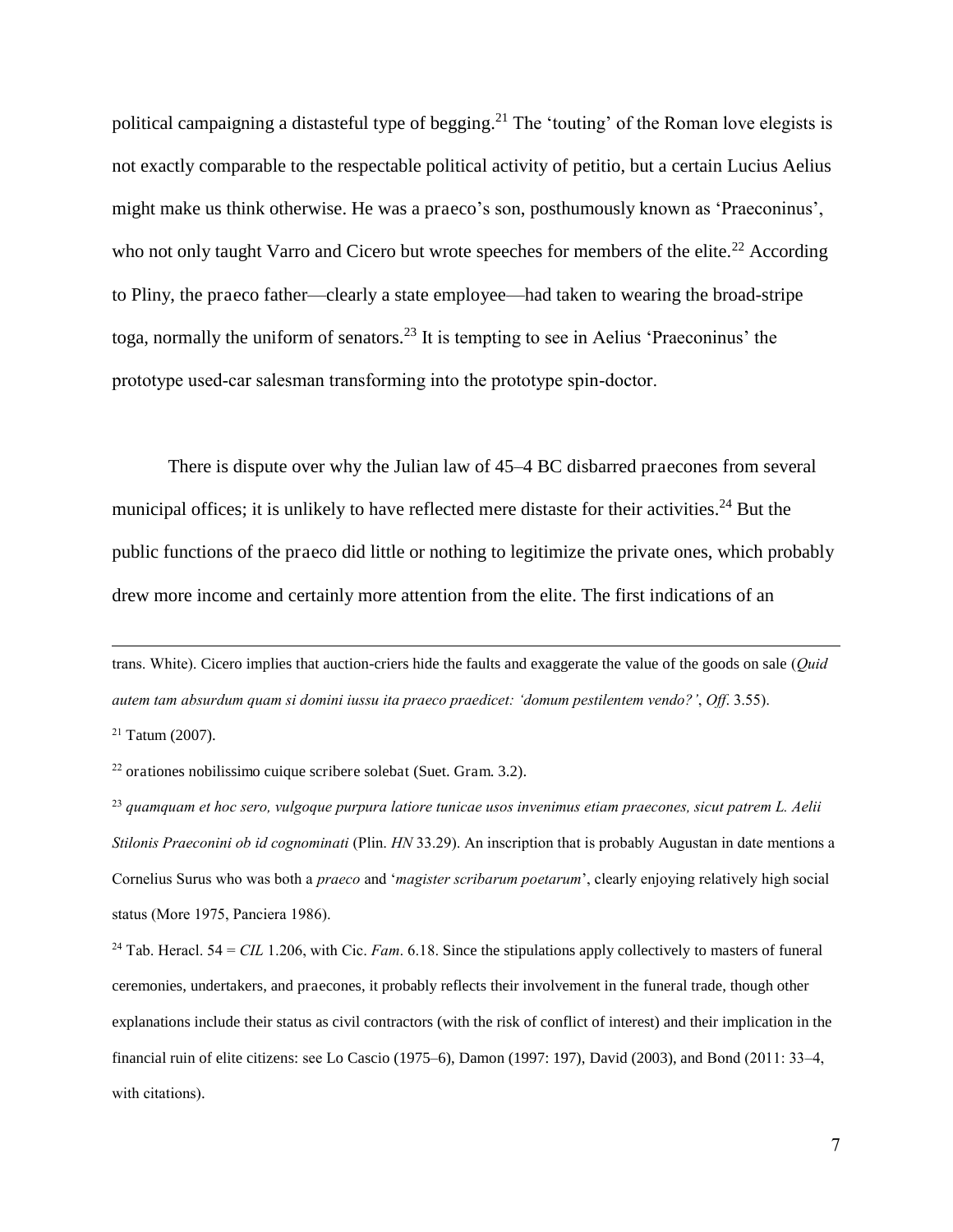emerging stereotype appear in the late Republic.<sup>25</sup> In the mainstream opinion of conservative Romans, for which Cicero is our best source, professional praeconium is a tawdry business that reduces everything to a sale, not least a man's own voice.<sup>26</sup> This is how Cicero blackens the name of Sextus Naevius, when suing him on behalf of his ex-partner: $27$ 

Gaius Quinctius was the brother of this Publius Quinctius, generally a wise and attentive head of the family. He was less shrewd in one thing only: that he entered into business with Sextus Naevius, a good man, but not well versed in the rules of fair dealing and the duties of a good head of the family. This is not to say that he was unintelligent: Sextus Naevius has never been thought a less-than-witty parasite or an uncultured barker (*praeco*). What is he, then? Since nature gave him nothing better than a voice, and his father left nothing to him besides free birth, he turned his voice to profit, and used his freedom to crack wise without getting into trouble.

The self-promotion that defined the stereotypical praeco has a natural affinity with speaking voice of the elegiac amator. Indeed, the connection between literal and metaphorical selfmarketing had already been recognized by Catullus in a humorous epigram that transforms a desire-object from 'goods' into customer:<sup>28</sup>

 $^{25}$  For a 'sociotextual' portrait of this period drawing attention to many relevant topics, including social status, erotic relationships, and self-promotion, see Stroup (2010).

<sup>26</sup> vocem in quaestum contulit (Cic. *Quinct*. 11), *vox in praeconio quaestu prostitit* (95).

<sup>27</sup> Cic. Quinct. 11.

<sup>28</sup> *Cum puero bello praeconem qui videt esse | quid credat nisi se vendere discupere?* (Cat. 106). The epigram has often been misunderstood: on the idiom *se vendere*, 'ingratiate oneself', see Bushala (1981).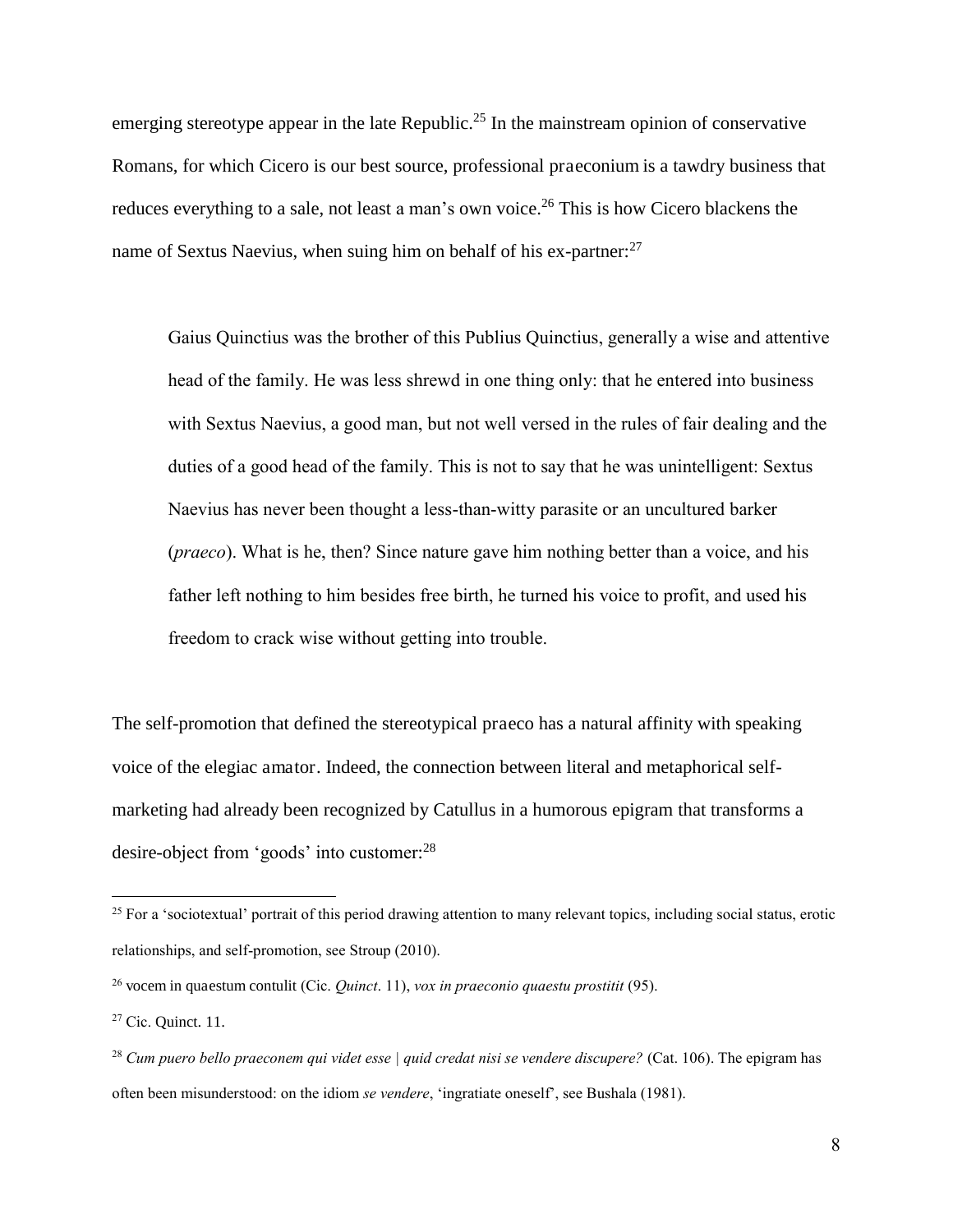When a man sees an auction-crier with a pretty boy,

He can only think that the crier is desperately advertizing himself.

The stereotypical *praeco* is a cunning yet charismatic persuader adding charm to his wares—the embarrassing cousin, as it were, of the forensic orator, whose less mannered and more playful style offered a more appealing model for the love-elegist's persuasive skill.

#### **2. Praeconium in Roman Love-Elegy**

 $\overline{a}$ 

The elegiac amator is in the persuasion business.<sup>29</sup> Sweet-talk, blanditiae, is a tool of his trade, as much as it is for the pimp and prostitute (leno and meretrix), whom I shall claim to be closely related stereotypes.<sup>30</sup> This arguably makes blanditiae a subaltern analogue of formal rhetoric, employed by people of both sexes who exert influence by offering not force but pleasure, whether it is physical and sensory, or intellectual and emotive in the form of pride and

 $29$  Stroh (1974) demonstrates the centrality of persuasion and promotion to the genre.

<sup>30</sup> Keith (19994: 32) draws the connection between lovers' talk and elegiac verse as *blanditiae*. The elegiac amator engages in blandiri and blanditiae at Prop. 1.16.16; Ov. Am. 1.6.16 (tibi blandior uni), 8.103 (lingua iuvet mentemque tegat: blandire noceque), 2.1.21 (blanditias elegosque leves, mea tela, resumpsi), 3.1.46 (haec est blanditiis ianua laxa meis); Ars am. 2.527; Rem. 35, 507; cf. Met. 14.18–19, 707. For blanditiae as an instrument of prostitutes see e.g. Plaut. Cas. 585–6, Phaedr. 29.1, Sen. Contr. 1.2.5, Apul. Apol. 98. If we take *Tristia* 2.303–4 literally we might imagine ourselves reading the *Ars Amatoria* alongside actual ancient Roman prostitutes, since Ovid claims he wrote it—presumably meaning Book 3—'for working girls only' (*solis meretricibus*), whatever they might be.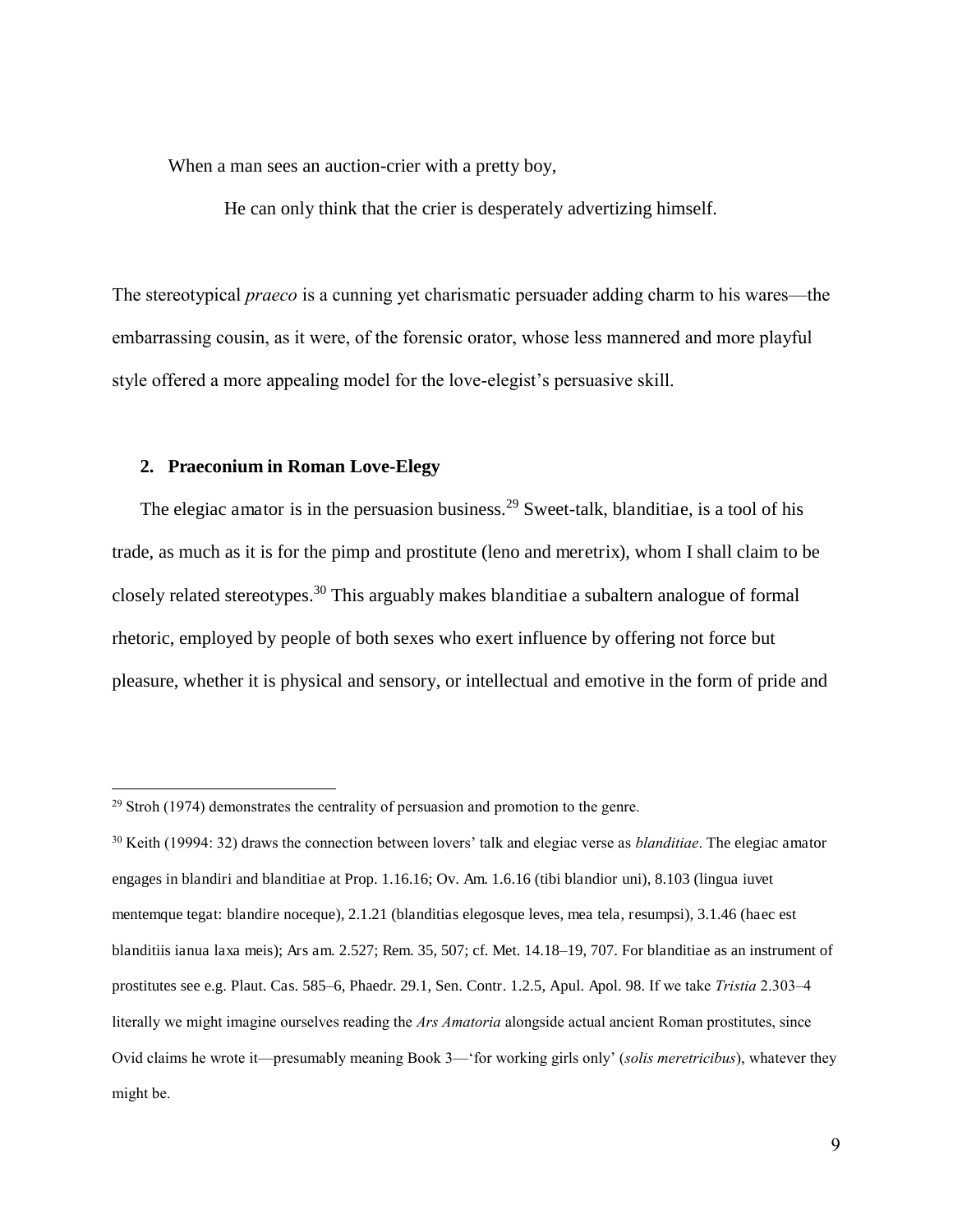self-worth.<sup>31</sup> The pseudo-Virgilian Copa, in describing a hostess and her venue, performs a sample of the sweet-talk that is her specialism.<sup>32</sup> In love-elegy, one of the amator's most important tactics is to publicize the value of the puella both to herself and to others, thus promoting himself as both lover and poet. Such publicity occupies the significant, even pivotal, middle ground between the male who desires and competes, and the author who describes and composes. This might be expressed using the Girardian concept of mimetic or triangular desire, with authorial persona and desire-object at two corners, and at the third, the reader as mediator.<sup>33</sup> The elegiac amator, vying with individual rivals for the beloved, assumes that he is gradually communicating his desire to readers, making them into additional rivals. In fact, all of his utterances presume that the reader shares his viewpoint: indeed, armed with generic expectations, the reader already sees the beloved as desirable. Ostentatiously imitating this desire, through promoting self to beloved and beloved to reader, is what fashions the amator persona.

Ovid calls this elegiac activity of publicizing praeconia (the singular praeconium is always pluralized for metrical reasons) in three key passages, one from the Amores and two from the Ars Amatoria. In my view his repeated use of the word is quite understandable, since it reveals the salesman as a distinct ingredient of the elegist persona.<sup>34</sup> The following passage is especially striking:

<sup>31</sup> The flattering *praeco* and *leno* confer status on others by offering intellectual pleasure in the form of an advantageous purchase; the forensic orator may flatter, but is generally more authoritative and claims status for himself, by wielding intellectual force in the form of arguments and character-portraits.

<sup>32</sup> See Henderson (2002).

<sup>33</sup> Girard (1965: 1–17).

<sup>34</sup> *Fallimur, an nostris innotuit illa libellis? | sic erit—ingenio prostitit illa meo. | et merito! quid enim formae praeconia feci? | vendibilis culpa facta puella mea est* (*Amores* 3.12.7–10); *Nec faciem, nec te pigeat laudare*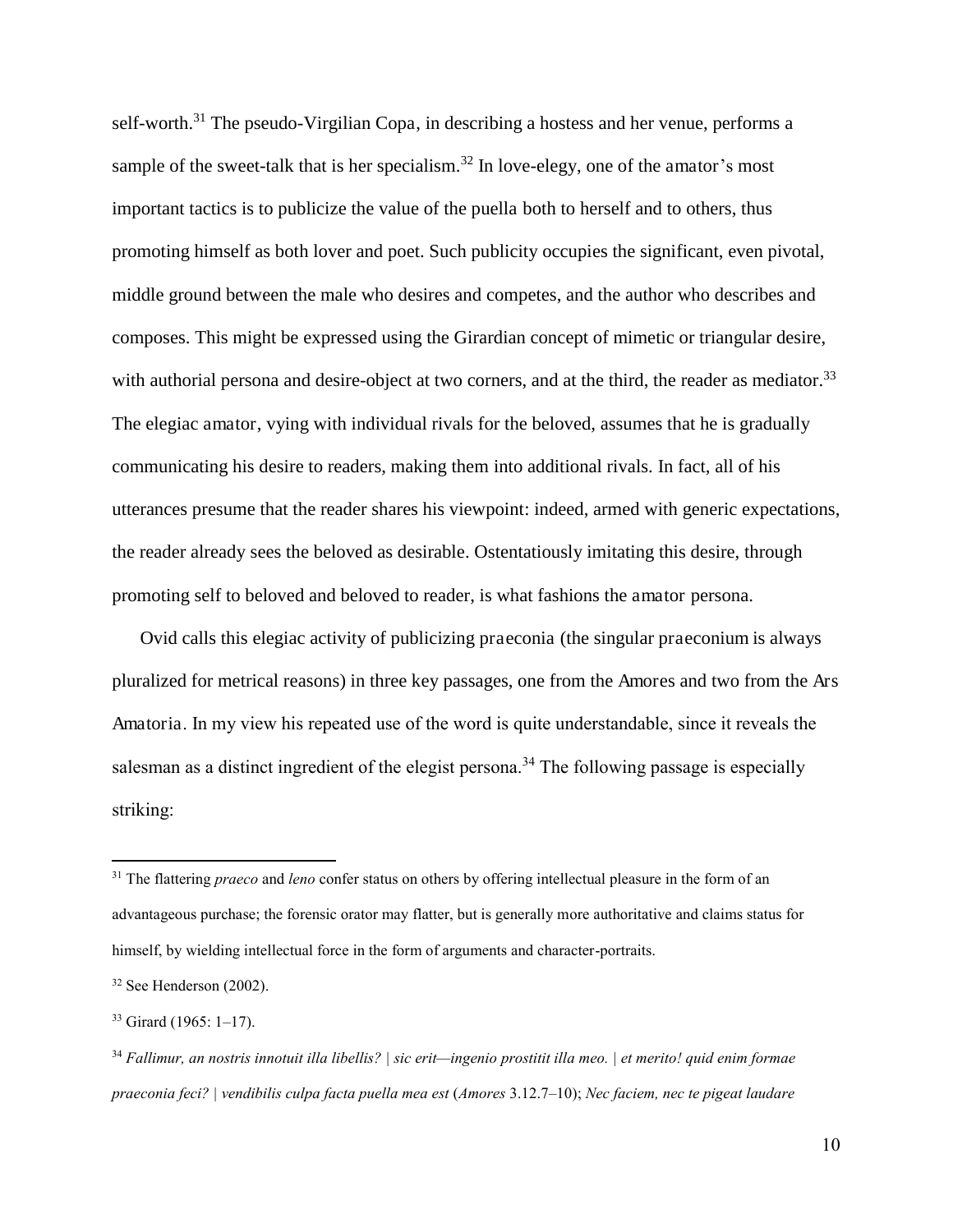Am I deceived, or was she made famous by my books?

So be it—my genius is what sold her.

As I deserved! After all, I did advertise her looks (*formae praeconia feci*).

It is my fault that the girl has become marketable.

In this expression of the rivalry that, according to Girard, often arises out of mimetic desire, Ovid uses the language of the sex trade (*innotuit…prostitit…vendibilis*), and in the next line even berates himself for playing Corinna's pimp (*me lenone placet*).<sup>35</sup> He goes on to argue that poets are all too adept at convincing the reader even with supernatural myths, which are attractive but fantastical, and declares that he has unthinkingly convinced his readers of Corinna's genuine charms. This gives the pimp-language ironic resonance, not only for love-elegy but potentially for almost all poetry featuring myth, which is reimagined as worthless goods from sweet-talking salesmen. *Amores* 3.17 is about selling poetry books, which metonymize both the 'goods' (the *puella*) and the poet's voice—both of the things that the *praeco* is so notoriously talented at selling.

*capillos | Et teretes digitos exiguumque pedem: | Delectant etiam castas praeconia formae; | Virginibus curae grataque forma sua est* (*Ars Amatoria* 1.621–4); *Nos facimus placitae late praeconia formae: | Nomen habet Nemesis, Cynthia nomen habet: | Vesper et Eoae novere Lycorida terrae: | Et multi, quae sit nostra Corinna, rogant*  $(3.535-8).$ 

 $\overline{a}$ 

<sup>35</sup> The perceived connection between Ovid's playful authorial persona and his comparatively explicit treatment of sexual themes may explain late antique reports that his works were declaimed in the theatre by women (Fielding 2014).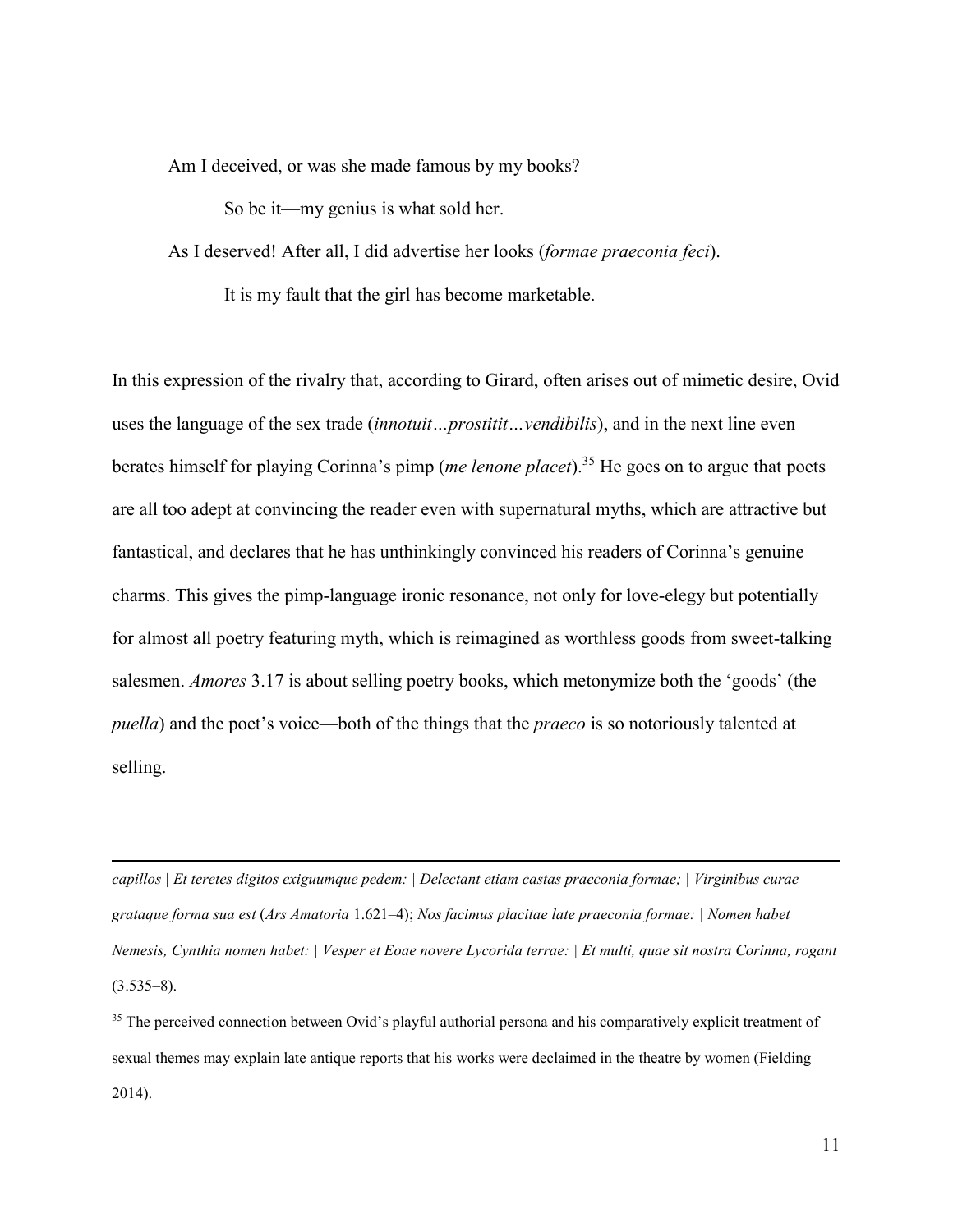In two further passages from the Art of Love, a text that introduces even more mercantilism into the elegiac scenario, Ovid praises the object of his desire as a way to further his own ends: to the puella herself in the first case and to his readers in the second. The identical phrase reappears in both cases:

Don't balk at praising her looks, her hair,

Her smooth fingers and slender foot.

Even modest women like having their good looks publicized (praeconia formae);

Even inexperienced girls care about, and like, their looks.

We [poets] give wide publicity to the good looks we like (*praeconia formae*): Nemesis is a famous name, and so is Cynthia.

Both West and Eastern lands know about Lycoris,

and many ask who my Corinna is.

If we set the term praeconium in its social and cultural context, and especially in its limited pattern of usage in Roman poetry, we can see that Ovid's adoption of this phrase is a very logical development for the specific cultural moment of Augustus' later reign.

#### **3. Praeconium in Other Contexts**

The term praeconium ('proclamation', 'touting', 'barking' etc.) has a very restricted distribution pattern in classical Latin, which reflects the accidents of history and can only be used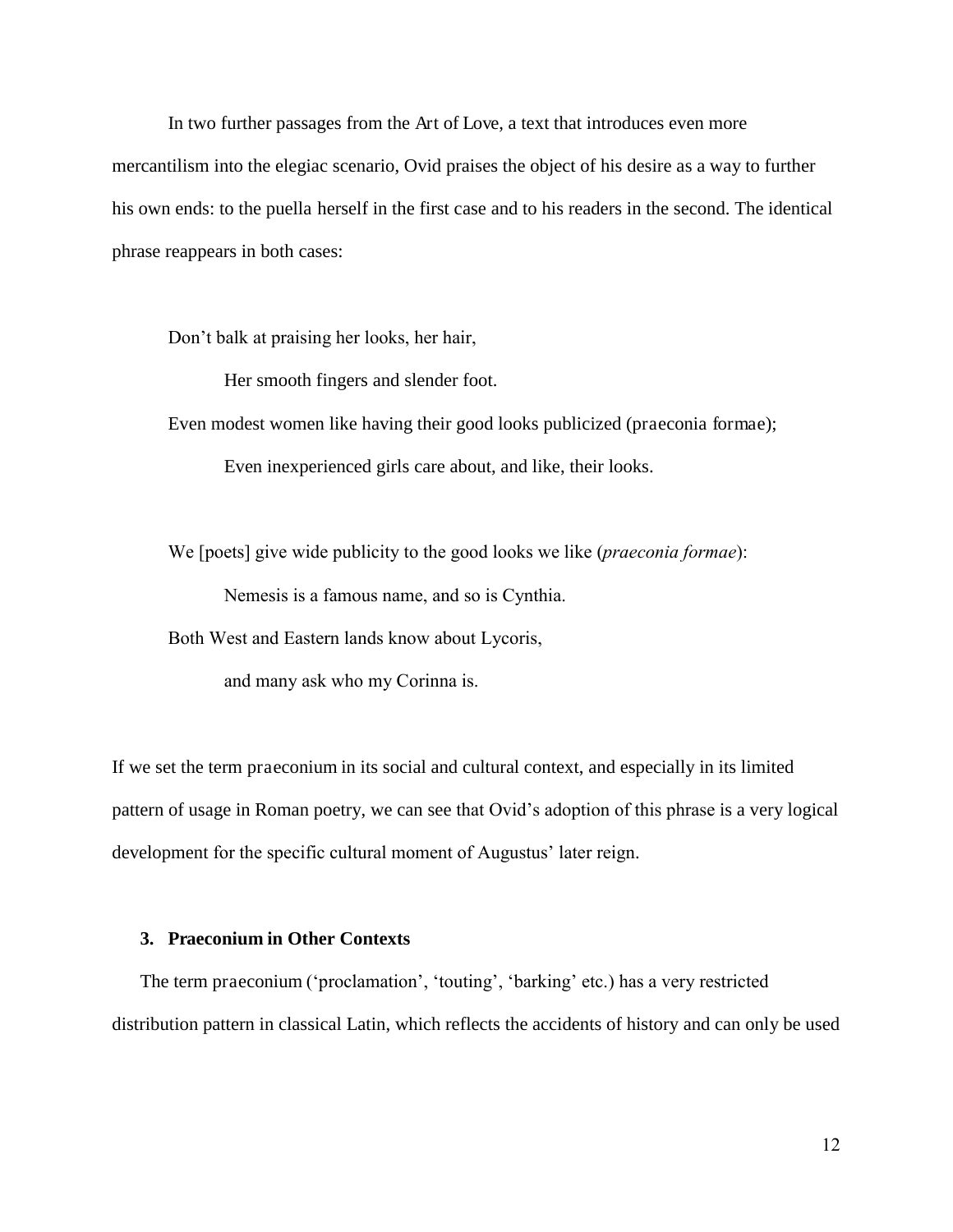speculatively, but can shed further light on its relevance to love-elegy.<sup>36</sup> It is rare in prose, and poetic attestations are also somewhat limited: Propertius uses it once, Ovid then uses it repeatedly, and it recurs a few times in post-Ovidian epic.<sup>37</sup> As mentioned above, the term praeco denoted a state employee at public assemblies, and authors mention this perfectly legitimate civic function. Indeed, praeco was the Latin equivalent for the Greek word 'herald'  $(\kappa \eta \rho \nu \xi)$ , which could include the charismatic crowd-managing performer as well as the mouthpiece of dignitaries, and when used in that sense it lacked negative overtones.<sup>38</sup> But by the time of Augustus, the 'huckster' stereotype had emerged, meaning that when Propertius and Ovid first begin to mention praeconium in verse one might already suspect a subversive effect,

<sup>36</sup> The following discussion is necessarily limited by the size of the sample and our uncertainty over the literalism or 'liveness' of the *praeco* metaphor in any given instance: Silk (1974: 33–56) provides a full framework for such analyses.

 $\overline{a}$ 

37 '*praeconium* is rare in prose (Cic. *or*. 2x, *rhet*. 1x, *ep*. 5x; not in Caes., Liv., Tac.) and absent from the Republican and the other Augustan poets apart from Prop. 3.3.41 (also [Tib.] 3.7.177). In Silver Latin poetry it occurs only at Luc. 1.472, 4.813, Stat. *Theb*. 2.176, Sil. 2.336. Ovid himself employs *praeconium* comparatively often, particularly in his exile poetry: 1 x *Am*., *Met*.; 2x *Ars*, *Ep*.; 3x *Pont*.; 4x *Tr*. For metrical reasons, *praeconium* occurs in Republican, Augustan, and Silver Latin poetry only in the nominative and accusative plural (*TLL* s.v. 504.17)' (Gaertner 2005: 123 *ad* Ov. *Pont*. 1.1.55).

<sup>38</sup> E.g. *atque is tamen, cum in Sigeo ad Achillis tumulum astitisset: 'o fortunate,' inquit, 'adulescens, qui tuae virtutis Homerum praeconem inveneris!'* (Cic. *Arch*. 24, cf. *Fam*. 5.12.7). Livy (38.20) explains that it is customary in Greece for a crier to introduce tragic performances ritually. The *praeco*'s crowd-management for Roman comedies was apparently playful (Gilula 1993, Marshall 2006: 30–31), and Apuleius calls the *praeco* at a magistrate's assembly 'talkative' (*praeconis vox garrula*, *Flor.* 9); a *praeco* might even have charmed and cajoled the crowd at funerals, where the impersonator of the deceased sometimes played the role for laughs (see Sumi 2002). The Greek word κήρυξ also denoted the disreputable auction-crier (κήρυττειν, Theophr. *Char*. 6.10) and irritating street-crier (Dio Chrys. 7.123, 34.31).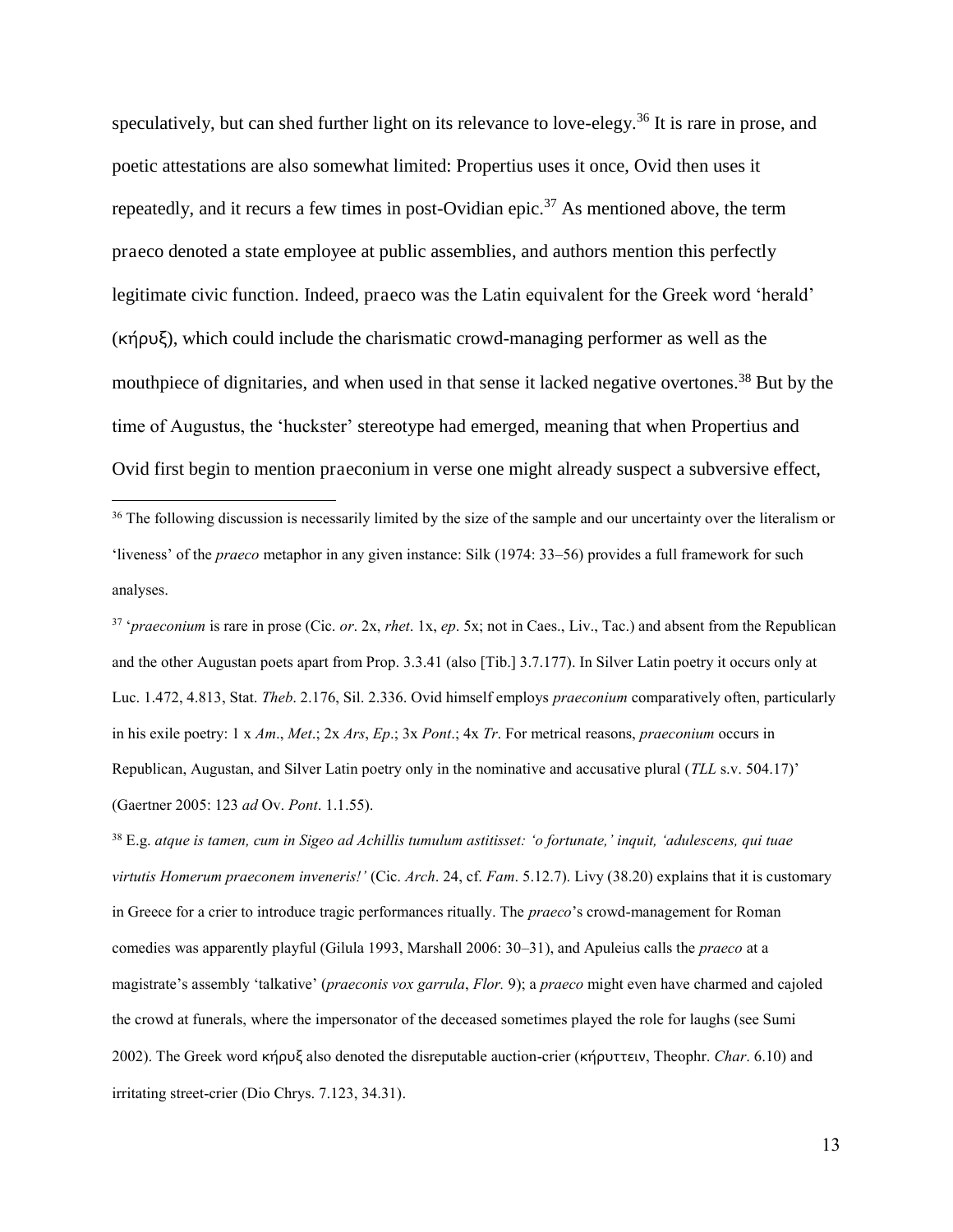which Ovid merely extends further by applying it to the elegist's own activities. Propertius employs it in differentiating civic from elegiac values. Calliope tells him not to go off to war, but be a poet instead:<sup>39</sup>

May it not be your business to sound the charge on the harsh bugle, or stain Helicon's grove with war.

Sounding 'the charge', more literally 'the battle-signal declaration' (*praeconia classica*), is an act of aural violence implicitly contrasted with the more pleasing sounds of love-poetry. Propertius is indeed supposed to haunt the grove of Helicon, but only in a poetic, not a military sense, and the same applies to making proclamations. When made with the voice and not the bugle, *praeconium* meant public praise or encomium, for example the panegyric of Messalla in a poem ascribed to Tibullus.<sup>40</sup> Ovid, too, uses *praeconium* in this more literal and traditional sense.<sup>41</sup> But Ovid, as we have seen, also created a new usage for the term praeconium to refer to the skill of the love-poet. This development, which reflects his habitual testing of what is politically acceptable, casts an ambiguous light on his three new exilic definitions of the word all of which occur in pairs that link the *Tristia* with the *Letters from Pontus*. In the first pair, he applies it to the reputation he has created for his wife in the *Tristia* (as he did for Corinna in the

<sup>39</sup> *nil tibi sit rauco praeconia classica cornu | flare, nec Aonium tingere Marte nemus* (Prop. 3.3.41–2).

<sup>40</sup> *non ego sum satis ad tantae praeconia laudis* ([Tib.] 4.1.177 Luck).

<sup>41</sup> Ov. *Met*. 12.573–4 (Nestor of Hercules). In the doubtful *Heroides* it is used slightly differently, to describe the effects of *rumor* (16.141) and *fama* (17.207, cf. *famae…opus*, Ov. *Pont*. 3.1.46).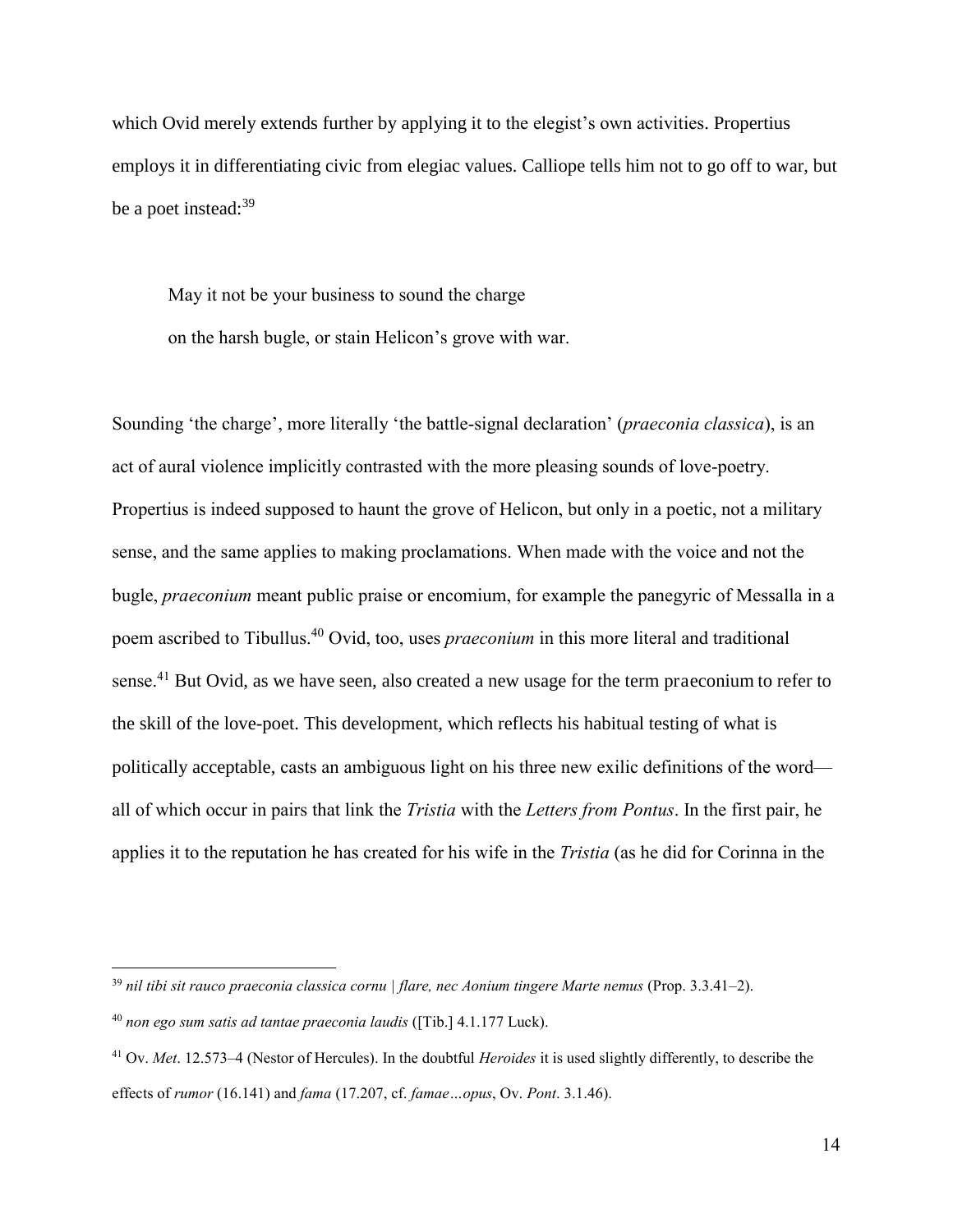*Amores*), up to which she must now live.<sup>42</sup> In the second pair, he applies it to his poetic accounts of his downfall.<sup>43</sup> This is one of many signs that his exile-poetry is an extended inversion of elegiac tropes: he remains in the business of self-promotion and sweet-talking, despite the change of stakes and emotional merchandise. Third but not least, Ovid applies it to his own poetic praises of his imperial patrons Augustus and Germanicus.<sup>44</sup> At this point there is room for doubt whether *praeconium* is honest proclamation, or the less reliable 'touting' of the salesmanpoet, as Ovid defined it in his love-poetry. If it is the latter, then Ovid's adoption of the *praeconium* concept in the exilic poetry fits other, more explicit avowals of humility—which the Augustan trope of *recusatio* (poets refusing to attempt grand epic, declaring themselves suited to a different genre) primes us to second-guess as covert bragging. This is a weighty narrative to rest on so few selected instances of a word, and may combine what Silk has called 'patent' and 'latent' effects;<sup>45</sup> but it makes sense of the term's comparative frequency in Augustan elegiac metre, and coheres with Ovid's more programmatic uses of the term as discussed above.

#### **4. Horace**

 $\overline{a}$ 

Reading Augustan literary culture through the figure of the praeco takes us beyond loveelegy to Horace, the other great first-person poet of the Augustan period. The love-elegists

<sup>&</sup>lt;sup>42</sup> quantumcumque tamen praeconia nostra valebunt, | carminibus vives tempus in omne meis (Ov. Tr. 1.6.35–6); magna tibi inposita est nostris persona libellis: | coniugis exemplum diceris esse bonae. | hanc cave degeneres, ut sint praeconia nostra | vera; vide Famae quod tuearis opus (Pont. 3.1.43–6).

 $43$  subiti perago praeconia casus (Ov. Tr. 5.1.9–10). Likewise, the gods are said to enjoy Ovid's lamentations because it proves their power (talia caelestes fieri praeconia gaudent, Pont. 1.1.55–6).

<sup>44</sup> Ov. Tr. 2.1.63–6 (Augustus), Pont. 4.8.45–6 (Germanicus).

<sup>45</sup> Silk (1974: 63–4).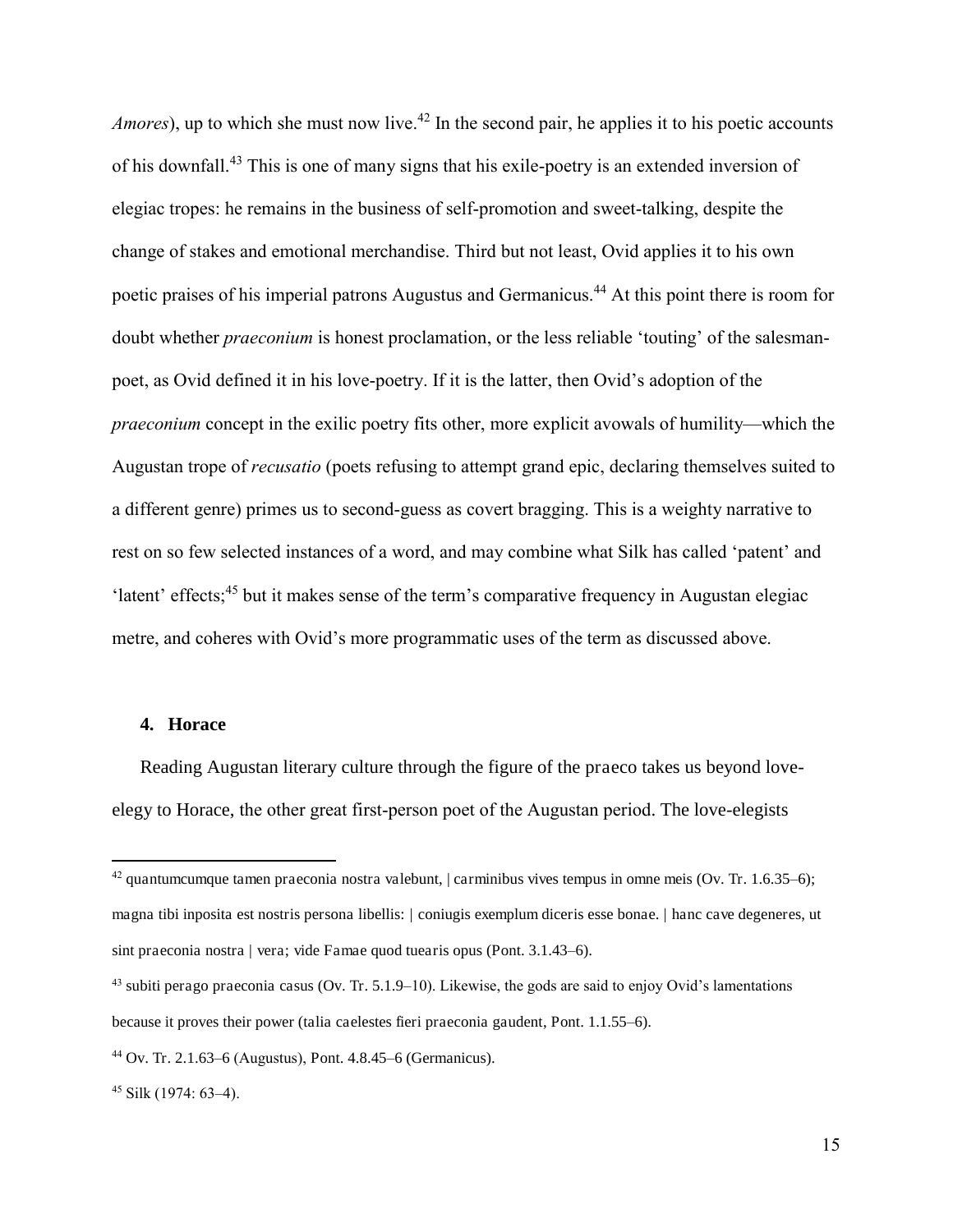struggle with the abased-abasing pimp (the female lena and sometimes male leno), who is usually an enemy but sometimes an ally or even a second self.<sup>46</sup> Horace has an equally rich and conflicted relationship with his own abased-abasing comic stereotype, the urban buffoon-parasite (scurra).<sup>47</sup> Despite their very diverse functions, both pimp and parasite share common ground with the crier: all three survive by catching the ear of their wealthy social superiors, and all three were thought eager to profit through deception.

Recent work on Horace has shown that he casts himself, however ironically, in the role of scurra to his wealthy patron Maecenas.<sup>48</sup> But we might well see an overlap between the stereotypes of the scurra and the praeco, because both were outspoken jokers. The differences were that praecones profited by winning a plurality of ears rather than just one; were not so directly constrained by economic and social dependency; and could openly acknowledge their mercantile motives.<sup>49</sup> Otherwise, the two figures had much in common. In fact, that of the pimp (leno) discussed above might be seen as bridging the other two, through the transition from public advertisement to discreet and private communication once the client is attracted.<sup>50</sup> One wealthy praeco, Quintus Granius (perhaps a kinsman of Aulus Granius?), was a friend of Cicero

<sup>&</sup>lt;sup>46</sup> '[T]he role of lena is taken over by Propertius (4.5) and Ovid himself in Amores 1.8.40' (Fantham 1993: 32); cf. Myers (1996).

<sup>&</sup>lt;sup>47</sup> The standard study of this figure is Corbett (1986).

<sup>48</sup> For a recent discussion of Horace as *scurra*, see Habinek (2005).

<sup>49</sup> Cicero's Sextus Naevius is called both a *praeco* and a *scurra* (Quinct. 11); in a fragment of Lucilius, the scurra Coelius socialises with the praeco Gallonius, both playing games with him and 'playing games with him' (Coelius conlusor Galloni scurra, trigonum | cum ludet scius ludet et eludet, Lucil. 211–12 Warmington). On the two roles in Horace as contiguous, see Oliensis (1998: 164).

<sup>50</sup> I thank Sebastian Matzner for this triangulation.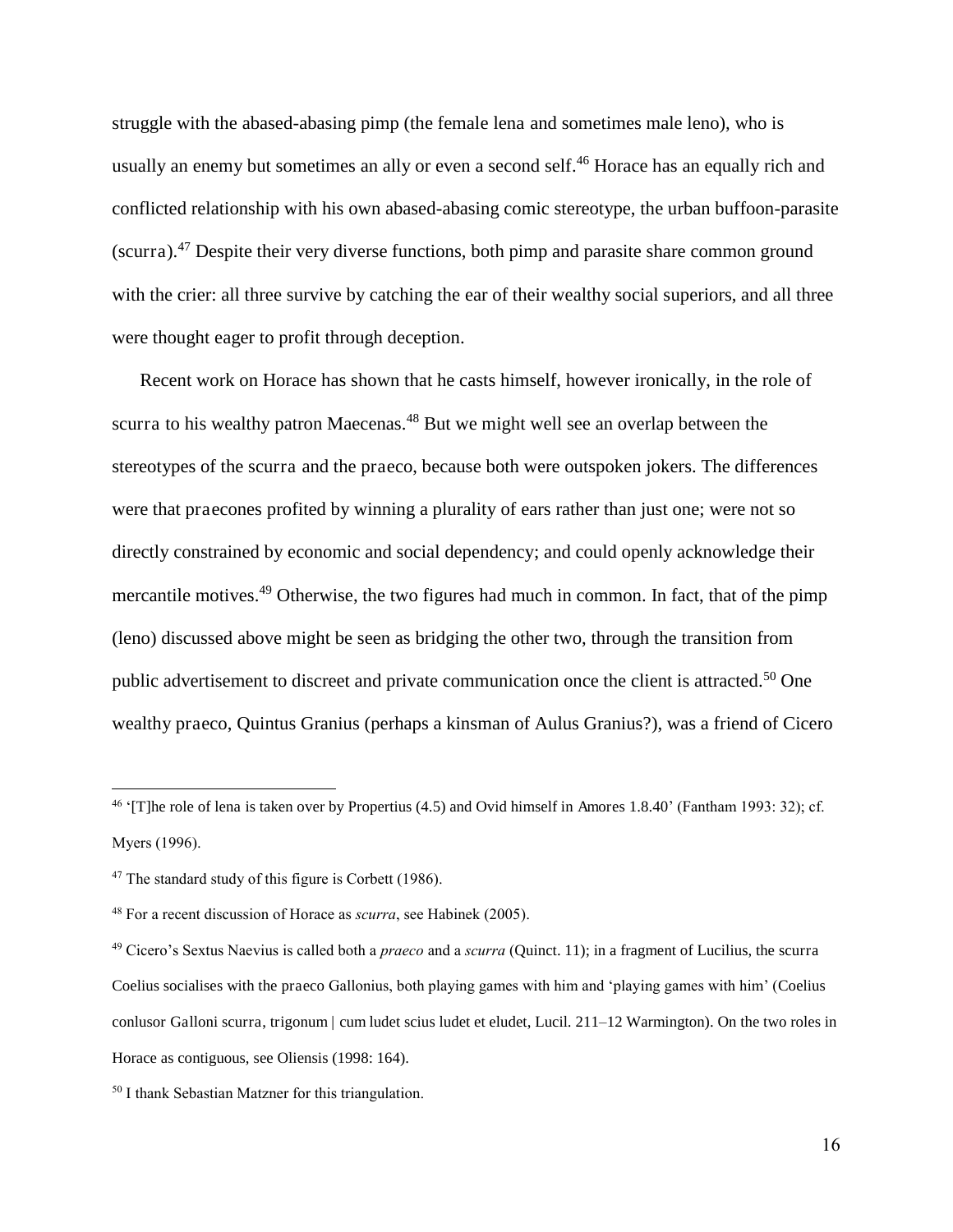remembered both for witty banter and for aiming clever quips at powerful politicians; Cicero laments that by the middle of the first century, not even Roman knights had that kind of freedom.<sup>51</sup> A fragment of Lucilius reports that at least one of Granius's dicta served as content for his own verses; according to Cicero, Lucilius said much about Granius.<sup>52</sup> Horace, of course, is not even a knight like Lucilius was, and negotiates a sensitive political landscape, mounting a much more diplomatic mode of satiric attack that does not confront real targets. I suggest that praeconium is the underlying model for the Lucilian satiric voice, which Horace—in life not just a friend, but a self-proclaimed son of a praeco—commutes into the contiguous but less strident tones of the scurra. Lucilius' high social rank is undoubtedly what granted him the freedom to make potentially offensive remarks, yet his subject-matter reflects the decidedly low-status milieu of the iambic poets, Old Comedy, and especially Menippean satire. In a post-internecine Rome where the facetious banter of a Lucilius or Granius was impossible, least of all for Horace, the witty banter and low-status milieu of verse satire was still safe. Horace simply finds indirect and ironic ways to do it, trading stridency for a more self-effacing mode of persuasiveness.

The praeco occupies a significant portion of Horace's scurra complex, emerging both through his own family background and as a series of background characters. Horace calls his father a *praeco*, which probably means 'auctioneer', as well as a *coactor* or 'auction broker',<sup>53</sup> in

<sup>51</sup> *ego memini T. Tincam Placentinum hominem facetissimum cum familiari nostro Q. Granio praecone dicacitate certare* (Cic. *Brut*. 172); *ille L. Crassi, ille M. Antoni voluntatem asperioribus facetiis saepe perstrinxit impune* (*Planc*. 33).

<sup>52</sup> *conicere in versus dictum praeconis volebam | Grani* (Lucil. *Sat*. fr. 11.411 Marx); [*Granius*] *de quo multa* (Cic. *Brut*. 172).

<sup>53</sup> *nec timuit, sibi ne vitio quis verteret, olim | si praeco parvas aut, ut fuit ipse, coactor | mercedes sequerer; neque ego essem questus* (Hor. *Serm*. 1.6.85–7), with Gowers (2012: 239 *ad loc*.)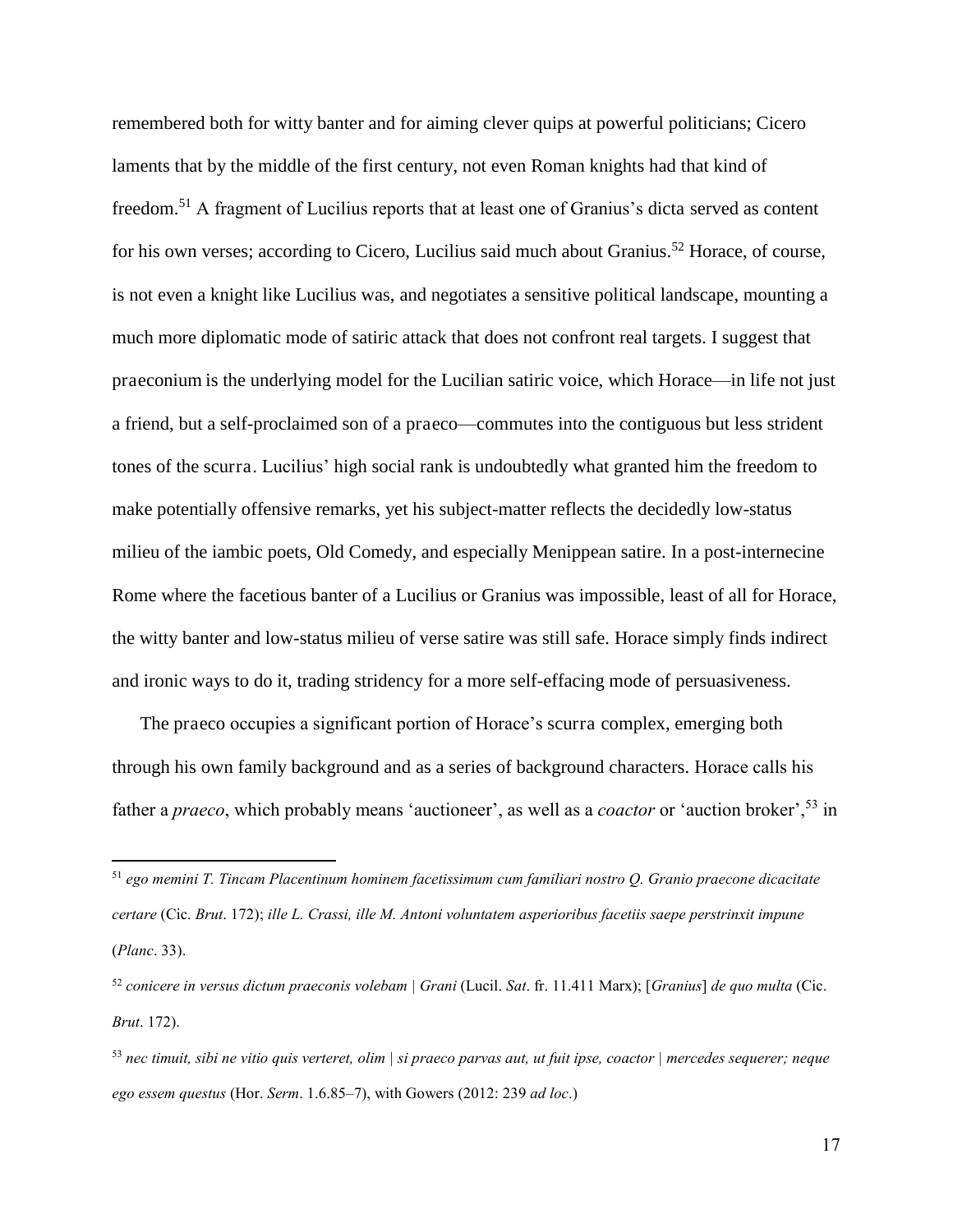defiant tones that imply that these trades would, and did, attract the sneers of his enemies. Gowers rightly emphasises that Horace's education and career is not the result of his own pushiness, but that of his *praeco* father.<sup>54</sup> He thereby casts himself as a benign embodiment of his father's skill in marketing a product and creating added value. Like Lucilius and Cicero before him, Horace criticises the extravagance of the millionaire auctioneer Gallonius;<sup>55</sup> in the *Ars Poetica*, once again echoing Lucilius, he compares a wealthy poet attracting flatterers to an auction-crier attracting potential buyers.<sup>56</sup> In *Epistles* 1.7, the role of the praeco is profoundly implicated in Horace's own poetic persona. He declares that Maecenas knows the value of the gifts he has bestowed, unlike the man who presses a guest to take pears before mentioning that they will be pig-feed otherwise.<sup>57</sup> In a second parable, a skinny fox sneaks into a grain-bin and cannot escape once full; Horace says that he is all too grateful to stay fat, and has lavished words of praise on Maecenas, who calls him modest.<sup>58</sup> In other words, the subtext of the poem is that gifts are not always as valuable as they seem, yet Maecenas and Horace have successfully sold clientship and patronship to one another. Horace then tells the story of a *praeco* called Volteius Mena to illustrate once again the problems that gifts from patrons can cause: this town-mouse

<sup>54</sup> 'H. makes his father responsible for his upward mobility and any pushiness in the operation' (Gowers 2012: 239 on Hor. *Serm*. 1.6.86).

<sup>55</sup> Hor. *Serm*. 2.2.46–8. See Damon (1997: 203–4), with references. It is tempting to see 'Gallonius' as a soubriquet alluding to the raucous cockerel (*gallus*), as in Cicero's joke at *Pis*. 68.

<sup>56</sup> Hor. *Epist*. 419–21. Marx notes the similarity when commenting on Lucil. fr. 1282, in which a trinket-seller (scrutarius) deceitfully touts worthless junk.

<sup>57</sup> This joke is very similar to two in Martial (1.85, 6.66) involving *praecones* who go too far in their efforts to sell, ruining the sale.

<sup>58</sup> *Saepe verecundum laudasti, rexque paterque | audisti coram nec verbo parcius absens* (*Epist*. 1.7.37–8).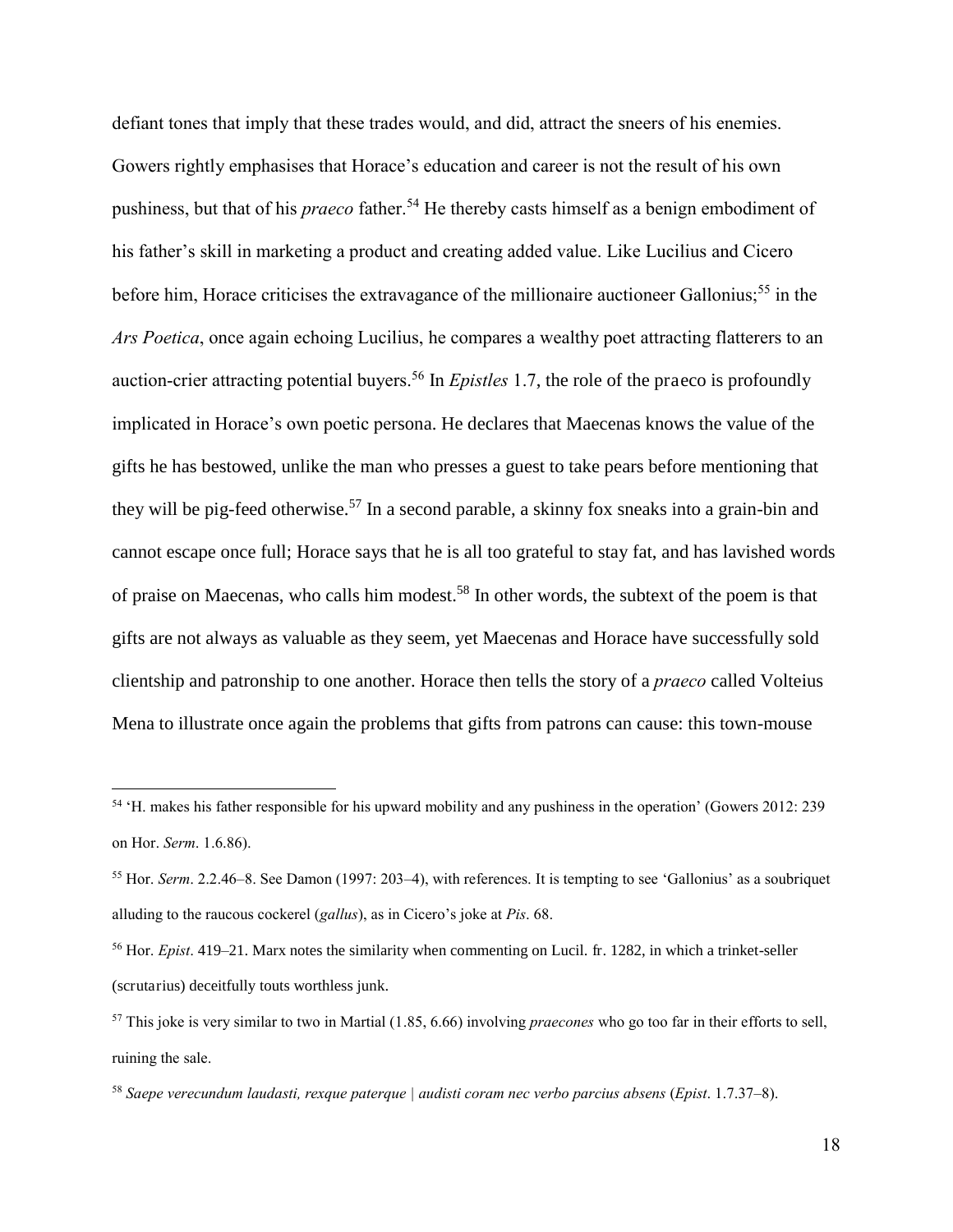gains a wealthy patron and the means to live in the country, but find that his urban lifestyle suited him better after all (1.7.46–98). In the final poem of a collection in which self-promotion is a recurrent theme, Horace turns to the promotion of his own poetry in a striking way. He bids farewell to his poetry-book in the tones of a pimp or slave-dealer: Epistles 1 will exhibit itself before the crowds, depilated with pumice and despising the modesty of keys and seals, only to regret its decisions when it gets hurt, and be left on the shelf when its satisfied 'lover' gets tired.<sup>59</sup> As I have argued in connection with love-elegy, the *praeco* and the pimp or prostitute are conceptually similar not only because of their mercantilism, but because of their inviting yet wheedling voices. In his communications to patron and readership, Horace reflects on the public performance embodied by the *praeco*, the individual attention embodied by the *scurra*, and the *leno* who transitions from one to the other. In aligning his poetic persona with such inferior figures Horace empowered himself, very like his elegist contemporaries and successors. The *praeco* and *leno* were already features of humorous writing in Latin, including Lucilian verse satire; for Horace, self-described son of a freedman auctioneer, they proved attractive models for the author's low social status combined with the talent to amuse and flatter (whether directly, or through third parties such as Gallonius or Volteius Mena). The figure of the *scurra* in particular enabled Horace to promote his client-patron friendship (*amicitia*) with Maecenas in an ironized, self-effacing manner. The elegists obtain similar empowerment when casting their persuasiveness as *praeconium*: love-as-salesmanship, like love-as-slavery, claims a subaltern

<sup>59</sup> *Epist*. 1.20.1–8, esp. 7–8 (*'quid volui?' dices, ubi quis te laeserit, et scis | in breve te cogi, cum plenus languet amator*). The phrase *in breve cogi* means both 'be rolled up' (of a scroll) and 'suffer financial hardship'. The classic treatment of Horace's book/boy (*liber*) is Fraenkel (1957: 356–63).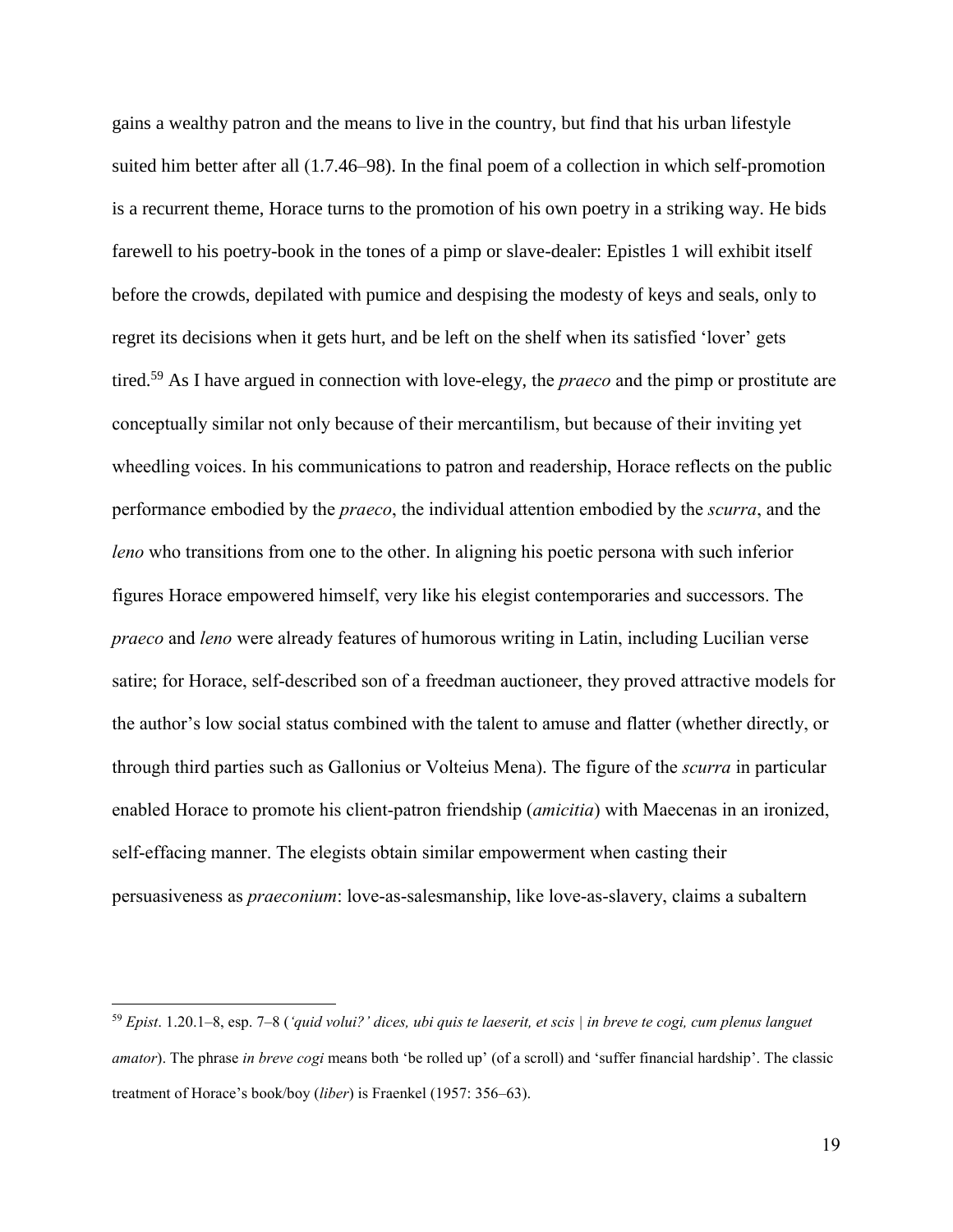position that is paradoxically assertive, in that it makes desire explicit. The difference is that slavishness is passive and plaintive, but *praeconium* is active and boastful.

#### **5. Itemized praise of the female body**

 $\overline{a}$ 

In the context of erotic verse, the concept of marketing a product coincides with the misogynistic treatment of women as goods or livestock by itemizing their physical features. Importantly, the elegiac *amator* often seeks to banish materialism from the erotic relationship, since it turns *puella* into *meretrix*. <sup>60</sup> But measuring value by turning sight into words, despite its often dehumanizing and commodifying effect, is an obvious procedure for assessing any aesthetic object whether in praise or blame. In Roman love-poetry a girl's physical charms may be assessed independently of her personhood, <sup>61</sup> a treatment that no right-minded man would invite upon himself.<sup>62</sup> There are several elegiac examples, especially in Ovid, most obviously *Amores* 1.5.<sup>63</sup> Horace's second satire has been convincingly read as an antidote to the

 $60$  On gift-giving in Roman elegy, see Coffee (2013), Konstan (2013). Importantly, the disgrace of a male citizen's attraction to a *meretrix* is founded more on material than moral values; as comic plots indicate, gaining her yet keeping money validates the connection.

<sup>61</sup> Horace, declaring he is objectively able to appreciate the charms of a slave-girl, lists them in brief (*bracchia et vultum teretesque suras | integer laudo*, *Carm*. 2.4.21–2).

<sup>62</sup> Barrus, who wants girls to examine his face, calves, feet, teeth and hair, is 'sick' (*ut siqui aegrotet quo morbo Barrus, haberi | et cupiat formosus, eat quacumque, puellis | iniciat curam quaerendi singula, quali | sit facie, sura, quali pede, dente, capillo*, Hor. *Serm*. 1.6.30–3).

<sup>63</sup> For commodifications of the female body in Ovid, see Ov. *Am.* 3.3.6–10, Ars *am.* 3.771–88, *Met.* 1.500–2; cf. Ars *am.* 1.252; cf. Sharrock (1991). Ovid of course also uses lists of bodily features as a way to narrate metamorphosis, e.g. *Met.* 5.429–37 (Cyane becomes water), 5.546–8 (Ascalaphus becomes a *bubo*), 11.793–4 (Aesacus becomes a bird). Cf. Hor. *Carm*. 2.20.9–12 (poet becomes swan).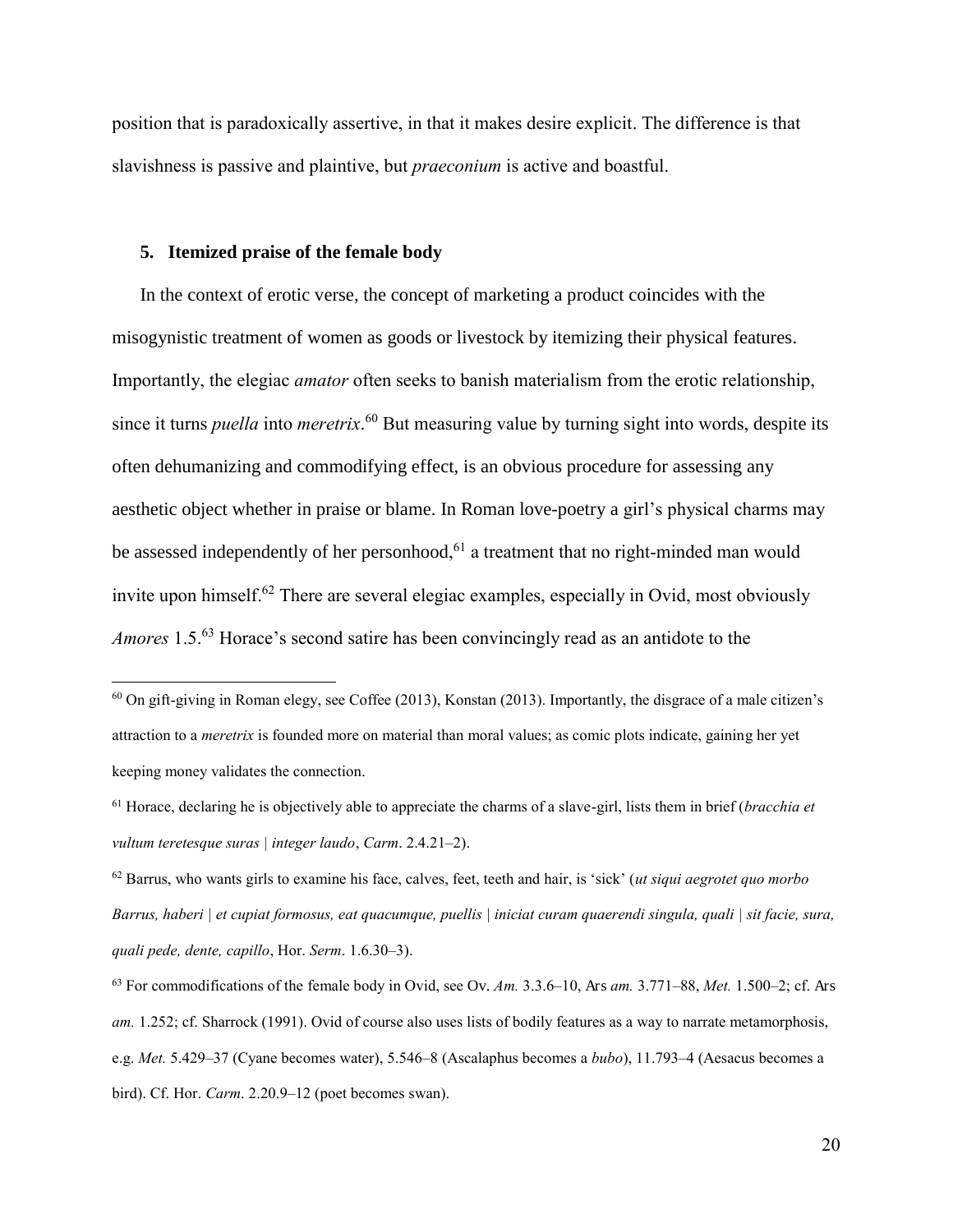squeamishness of such idealizing portraits which, in Gowers' words, 'homes in directly on the *medium corpus*<sup>'. 64</sup> Horace argues that a woman or boy of low social status is as good as any when it comes to sex, and rejoices that women on sale (i.e. prostitutes) can be judged for a bad leg or an ugly foot and measured by eye.<sup>65</sup>

This is how kings go about buying horses: they inspect them covered, In case (as often happens) an attractive front, Supported by a weak foot, takes in the mesmerized buyer, Because the haunch is fine, the head short and the neck steep. They are right to do this: you shouldn't examine the best parts of the body with the eyes of Lynceus, but the bad parts as if you were blinder than Hypsaea. 'What legs!' 'What arms!' In fact she is arseless, big-nosed, with a stout middle and big feet.

Itemizing by body-part is how men evaluated livestock (of either gender), as shown in the following portrait of the ideal ox, as quoted by Columella: $66$ 

<sup>64</sup> Gowers (2012: 86). See Baldwin (1970); also Clark (1983), with further references.

<sup>65</sup> Hor. *Serm*. 1.2.86–93. The comparison with women is explicit: *ne crure malo, ne sit pede turpi | metiri possis oculo latus* (102–3).

<sup>66</sup> *parandi sunt boves novelli, quadrati, grandibus membris, cornibus proceris ac nigrantibus et robustis, fronte lata et crispa, hirtis auribus, oculis et labris nigris, naribus resimis patulisque, cervice longa et torosa, palearibus amplis et paene ad genua promissis, pectore magno, armis vastis, capaci et tamquam inplente utero, lateribus porrectis, lumbis latis* (Silanus, *versio Latina Magonis* fr. 41 Speranza = Colum., *Rust.* 6.1.3).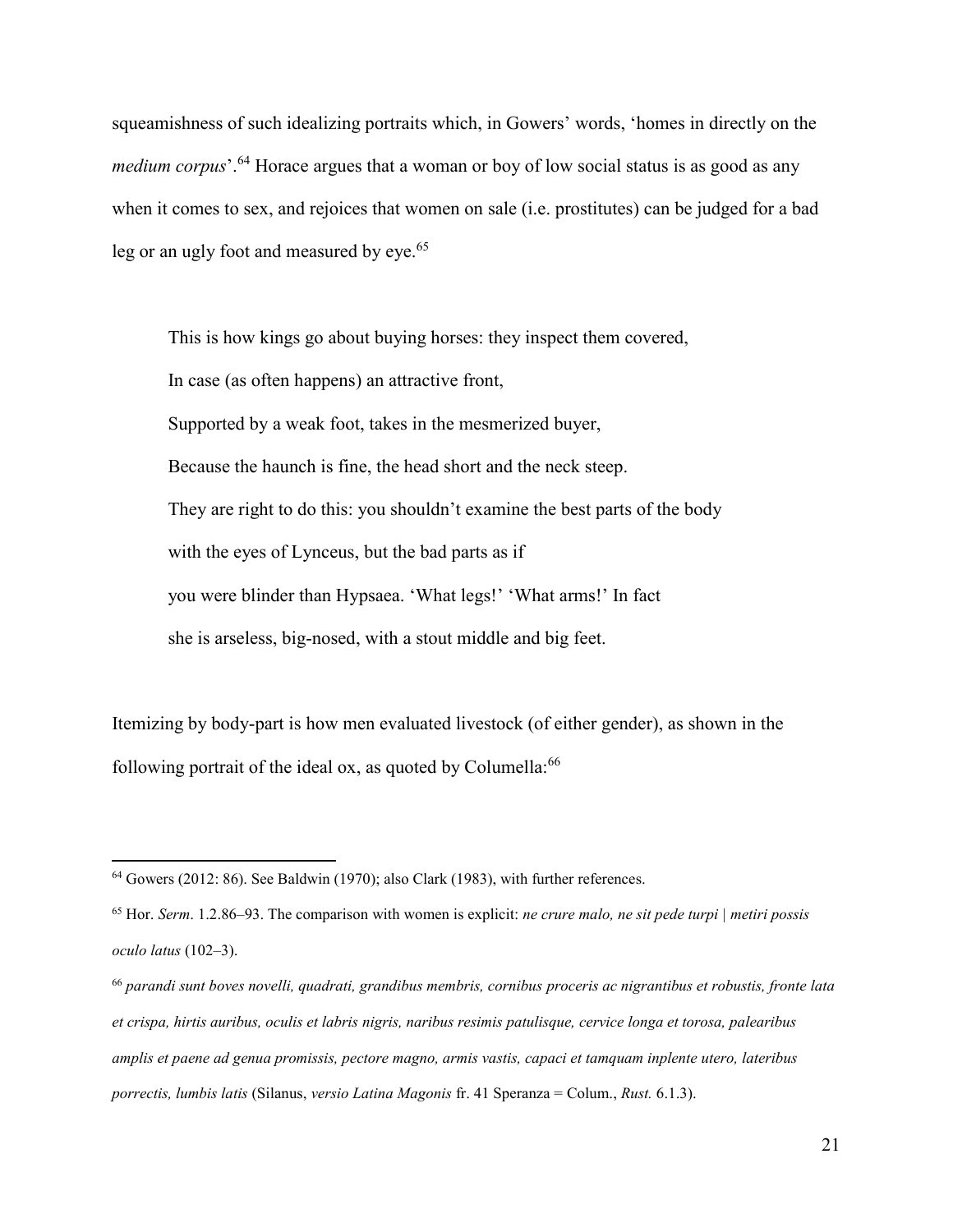The oxen you should buy are young and square-set, with large limbs and tall, blackish, sturdy horns. The brow is broad and curly, the ears shaggy, the eyes and lips black, the nostrils snub and wide, the neck long and muscular, the dewlaps full and hanging almost to the knees. The breast is large, the shoulders massive, the belly large and pregnantlooking, the flanks long, the loins broad [etc].

Just as the poets of archaic Greece sometimes applied horse imagery to *hetairai*, Horace intentionally and explicitly moves the description of women's bodies into the territory of commerce.<sup>67</sup> It is tempting to suppose that in antiquity, as now, *praecones* performed an especially energetic auction chant or 'cattle rattle' at livestock auctions. In Apuleius' *Metamorphoses* (8.24–5), a praeco tries to sell Lucius in a lively performance filled with jokes and falsehoods. We might also think of the bride-auctions described by Greek ethnographers, which reflect a much wider commodification of female bodies.<sup>68</sup> Elegy provides at least one case in which the lover, criticising cosmetic artifice just as vehemently as Horace, addresses the *puella* herself and inverts the argument to reject the mercantile approach to sex. All the same, the praise of female beauty is still an attempt to elicit bodily display, and the male viewer is both admonishing and objectifying the object of his desire.<sup>69</sup> The merchandizing of female beauty is

 $\overline{a}$ 

 $68$  Herodotus ascribes bride-auctions to the Babylonians (1.196), a tale that reflects Greek rather than Babylonian values: see McNeal (1988). Aristobulus (reported at Strab. 15.1.62) ascribes them to the people of Taxila in modern Pakistan, perhaps misinterpreting the etiquette of marriage contracts through a reading of Herodotus.

<sup>67</sup> On comparisons of *hetairai* to livestock, see Kurke (1997). For itemized descriptions of the perfect horse, see Varr. *RR* 2.7.4–6, Colum. 6.29.2, Verg. G. 3.75–88, Geoponica 16.1.

<sup>69</sup> Prop. 1.2; the very different attack on cosmetics as damaging to beauty in Ov. *Am*. 1.14 nonetheless contains praise of the *puella*'s beauty in terms of display.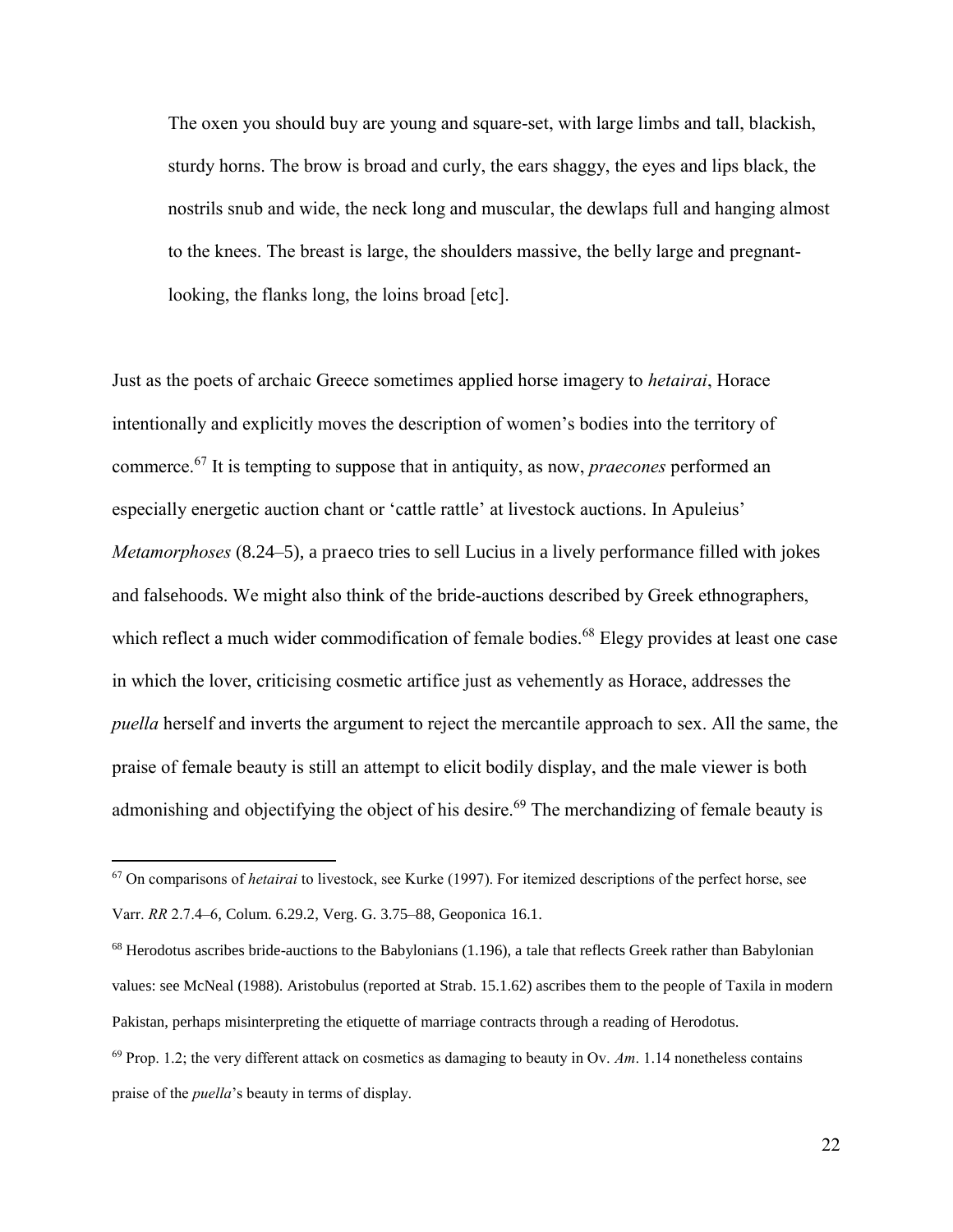implicit in *praeconium* as a trope in elegy where, as in Horace, it is mainly about promoting one's own interests.

#### **6. Conclusion**

Many contributions to this volume draw attention to the paradox that, within context, inferiority is empowering.<sup>70</sup> Ovid's explicit uses of the term *praeconium* should be counted among his habitual exposures of elegiac tropes. The *amator* as *praeco* occupies a socially inferior position from which to speak, crossing a boundary of decorum involving both class and genre. Poetic adoptions (or co-options) of *praeco* status arguably reflect an Augustan *Zeitgeist*. They depend on an emergent stereotype of the late republic that is based in turn on a real historical phenomenon of prosperous *praecones*. They might also be seen as a means of tactful self-assertion in times of ongoing political uncertainty. Horatian satire and Roman love-elegy were born together in the thirties BC; linking them with the stereotype of the *praeco* seems to reveal new common ground between them, and may help us to contradistinguish Roman loveelegy against the undeniably formative work of Catullus.

Roman poets occupied a position of privilege in at least three obvious ways: in a heavily stratified society, they were freeborn adult males with social connections in the empire's capital; they were beneficiaries of an expensive private education (like all their readers); and they enjoyed the patronage of wealthy and powerful individuals. These preconditions of authorship underscore all the subaltern poses adopted in self-dramatizing genres such as lyric and satire. In love-elegy, the two most obvious poses are the constrained slave and the suffering soldier, though one might also see a feminine pose in the rejection of certain masculine norms: the

<sup>70</sup> See the contributions by OOO, OOO, OOO.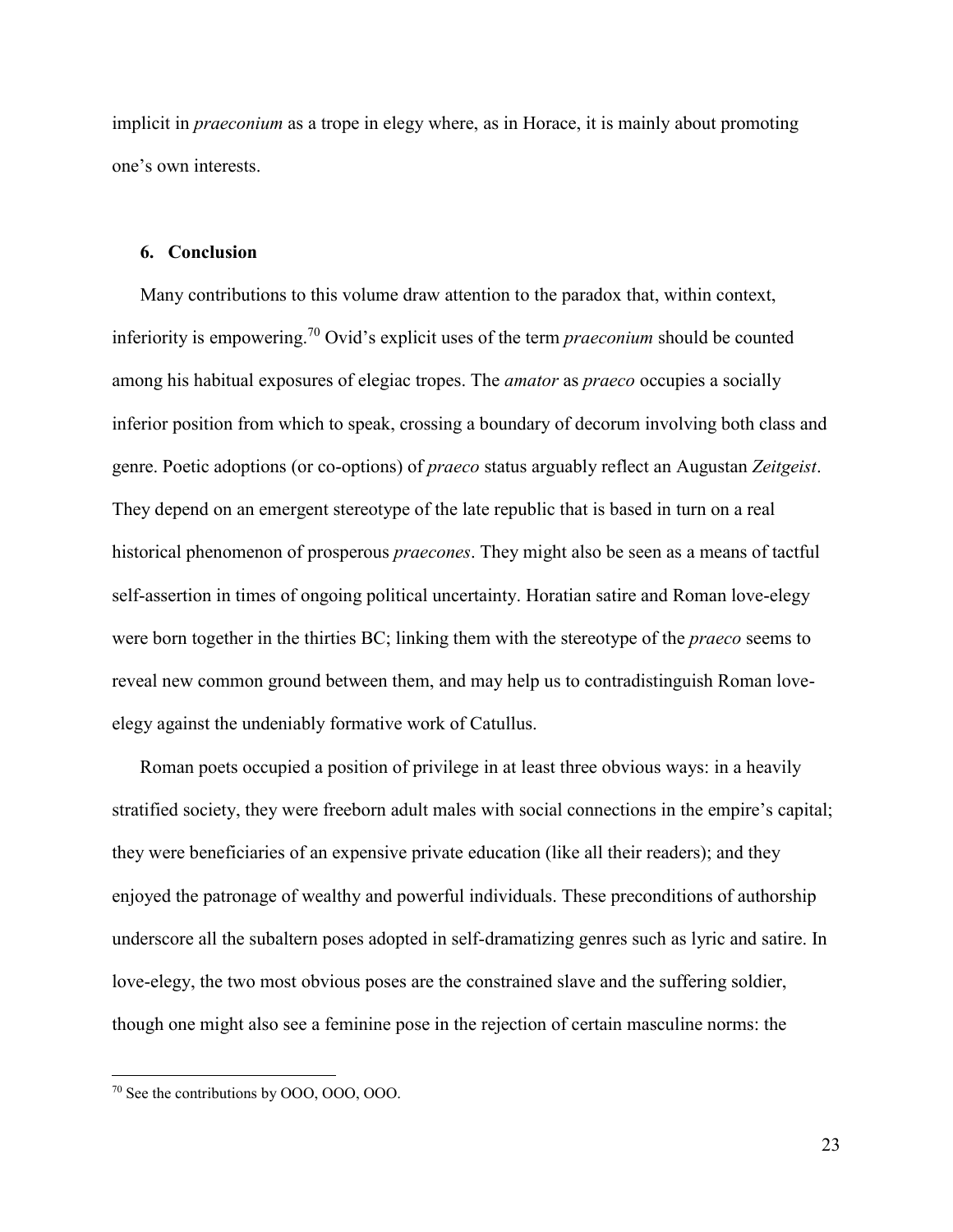*amator*'s impassioned and conflicted outbursts can resemble the soliloquies of dramatic heroines. It is notable that all such poses involve lower rather than higher status, reducing the risk of giving offence, just as Horace does in his various strategies of self-humbling. However, such tropes are not to be read as truly subaltern, any more than Ovid's *Amores* 3.7 is to be read as a true admission of erectile dysfunction. Their inherent appeal is that they are playful, however transgressive, and the possibilities of disavowing decorum in various ways are deliberately explored. The elegiac adoption of the *praeco* persona generally, and the *praeconium* trope specifically, should be seen in this context. It may have had special relevance in Augustan Rome owing to the prominence of individual *praecones*, and of the loud and boastful yet witty and persuasive stereotype. It facilitated a mode of self-assertion for the *amator* that was both frank and disarming, especially by contrast with formal oratory, and brought out the embeddedness of self-promotion—to the desire-object and to the reader—at the core of the elegiac genre.

#### **Bibliography**

Baldwin, Barry, 1970. 'Horace on Sex'. AJPh 91: 460–5.

Barbieri, A., 1987. 'Praeco-poeta, sal et urbanitas'. RCCM 29: 111–50.

Beacham, Richard C., 1999. *Spectacle Entertainments of Early Imperial Rome*, London: Yale University Press.

Bond, S.E., 2011. Criers, Impresarios, and Sextons: Disreputable Occupations in the Roman World, PhD thesis: University of North Carolina at Chapel Hill.

Coffee, Neil, 2013. 'Ovid Negotiates with His Mistress: Roman Reciprocity from Public to Private'. In *The Gift in Antiquity*, edited by Michael L. Satlow, 77–95. Malden, MA; Oxford: Wiley-Blackwell.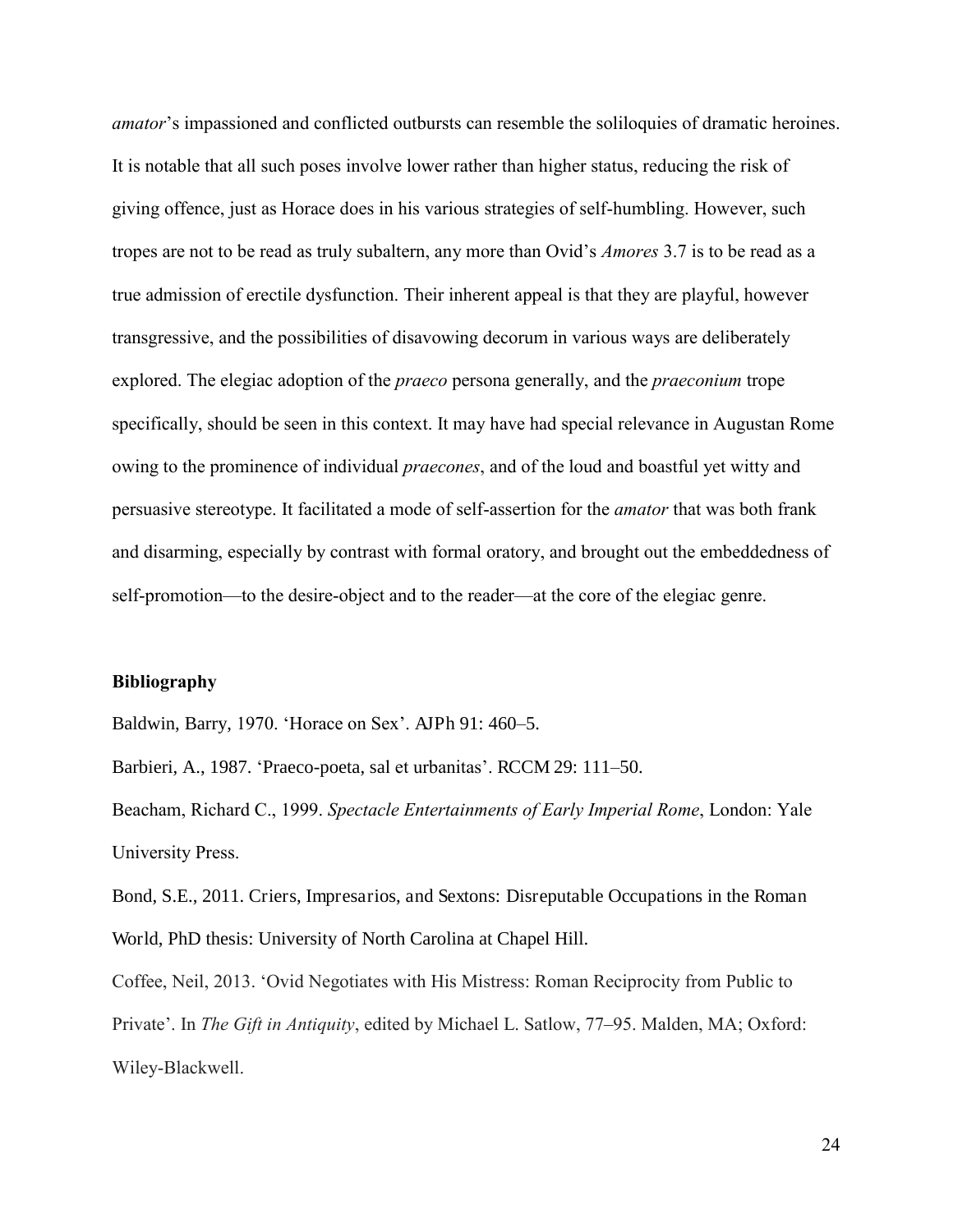Corbett, P.B., 1986. The Scurra. Edinburgh: Scottish Academic Press.

Damon, Cynthia, 1997. The Mask of the Parasite: A Pathology of Roman Patronage, Ann Arbor, MI: University of Michigan Press.

David, Jean-Michel, 2003. 'Le prix de la voix: remarques sur la clause d'exclusion des "praecones" de la table d'Héraclée'. In *Laurea Internationalis: Festschrift für Jochen Bleicken zum 75. Geburtstag*, edited by Th. Hantos, 81–106. Wiesbaden: Franz Steiner. Dutsch, Dorota, 2008. '*Nenia*: Gender, Genre and Lament in Ancient Rome'. In *Lament: Studies in the Ancient Mediterranean and Beyond*, edited by Ann Suter, 258–79. Oxford: Oxford

University Press.

Fielding, Ian, 2014. 'A Poet Between Two Worlds: Ovid in Late Antiquity'. In A Handbook to the Reception of Ovid, edited by John F. Miller and Carole E. Newlands, 100–13. Malden, MA: Wiley-Blackwell.

Fraenkel, Eduard, 1957. Horace, Oxford: Clarendon Press.

Gale, Monica R., 1997. 'Propertius 2.7: Militia Amoris and the Ironies of Elegy'. JRS 87: 77–91. Gilula, Dwora, 1993. 'The Crier's Routine (Plaut. *Asin*. 4–5; *Poen*. 11–5)'. *Athenaeum* 81: 283– 7.

Girard, René, 1965. Deceit, Desire, and the Novel, translated by Yvone Freccero. Baltimore, MD: Johns Hopkins University Press.

Goldberg, Sander M., 2005. Constructing Literature in the Roman Republic, Cambridge: Cambridge University Press.

Gross, Nicholas P., 1979. 'Rhetorical Wit and Amatory Persuasion in Ovid'. CJ 74: 305–18. Habinek, Thomas N., 2005. 'Satire as Aristocratic Play'. In The Cambridge Companion to Roman Satire, edited by Kirk Freudenburg, 177–91. Cambridge: Cambridge University Press.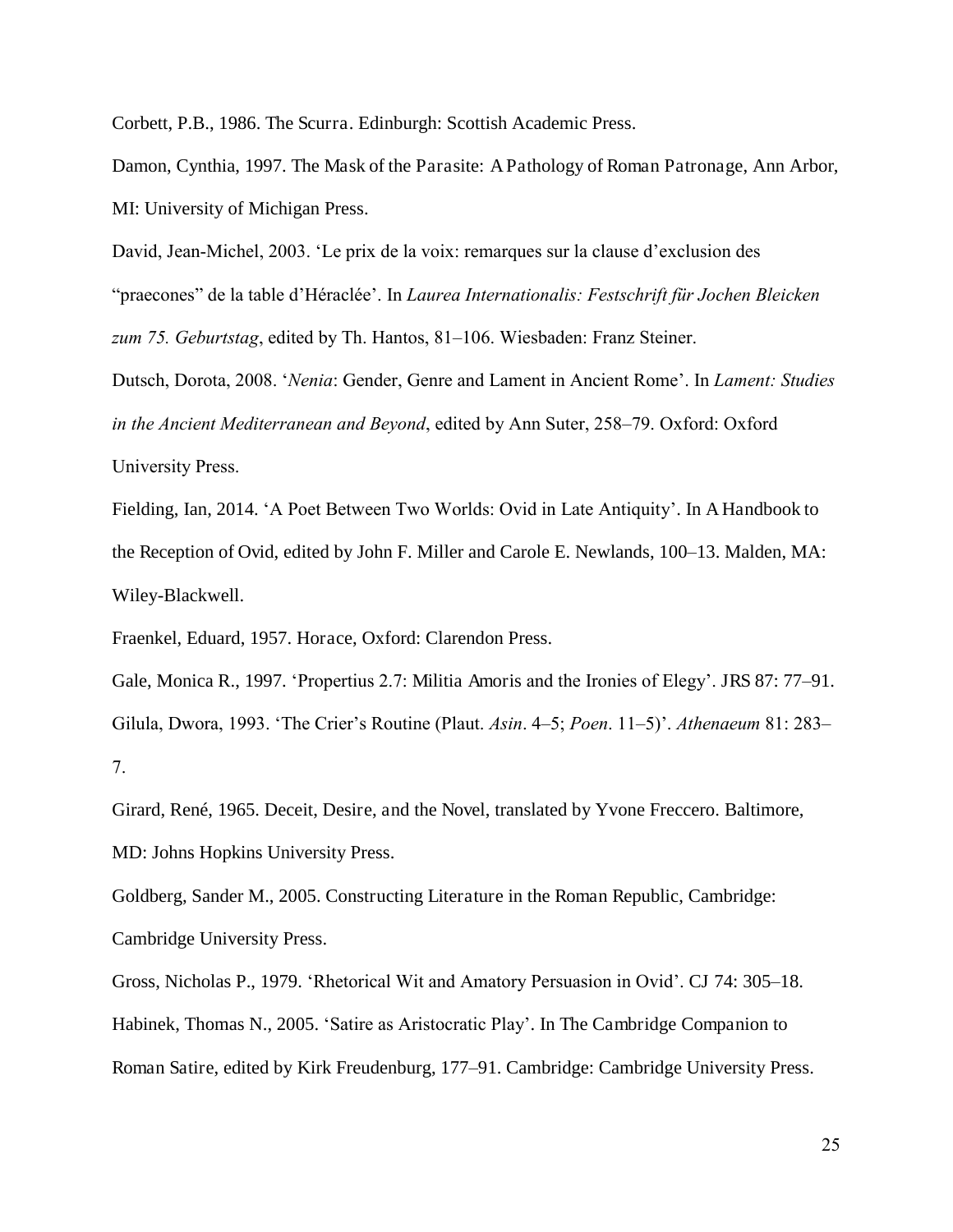Henderson, John, 2002. 'Corny Copa, the Motel Muse'. In Cultivating the Muse: Struggles for Power and Inspiration in Classical Literature, edited by Efrossini Spentzou and Don Fowler, 253–78. Oxford: Oxford University Press.

Hinard, F., 1976. 'Remarques sur les praecones et le praeconium dans la rome de la fin de la république'. Latomus 35: 730–46.

Humphrey, John H., 1986. *Roman Circuses: Arenas for Chariot Racing*, Berkeley; Los Angeles: University of California Press.

Keith, Alison M., 1994. '*Corpus Eroticum*: Elegiac Poetics and Elegiac *Puellae* in Ovid's *Amores*'. *CW* 88: 27–40.

Konstan, David, 2013. '"Can't Buy Me Love": The Economy of Gifts in Amorous Relations'. In *The Gift in Antiquity*, edited by Michael L. Satlow, 96–106. Malden, MA; Oxford: Wiley-Blackwell.

Kurke, L., 1997. 'Inventing the hetaira: Sex, Politics, and Discursive Conflict in Archaic Greece'. ClassAnt 16: 106–50.

Labate, Mario, 1984. *L'arte di farsi amare: Modelli culturali e progetto didascalico nell'elegia*  ovidiana, Pisa: Giardini.

Lyne, R.O.A.M., 1979. 'Servitium Amoris'. CQ 29: 117–30.

MacMullen, R., 1974. *Roman Social Relations: 50 BC to AD 28*, New Haven, CT: Yale University Press.

Maltby, Robert, 1991. A Lexicon of Ancient Latin Etymologies, Cambridge: Francis Cairns. Marshall, C.W., 2006. The Stagecraft and Performance of Roman Comedy, Cambridge: Cambridge University Press.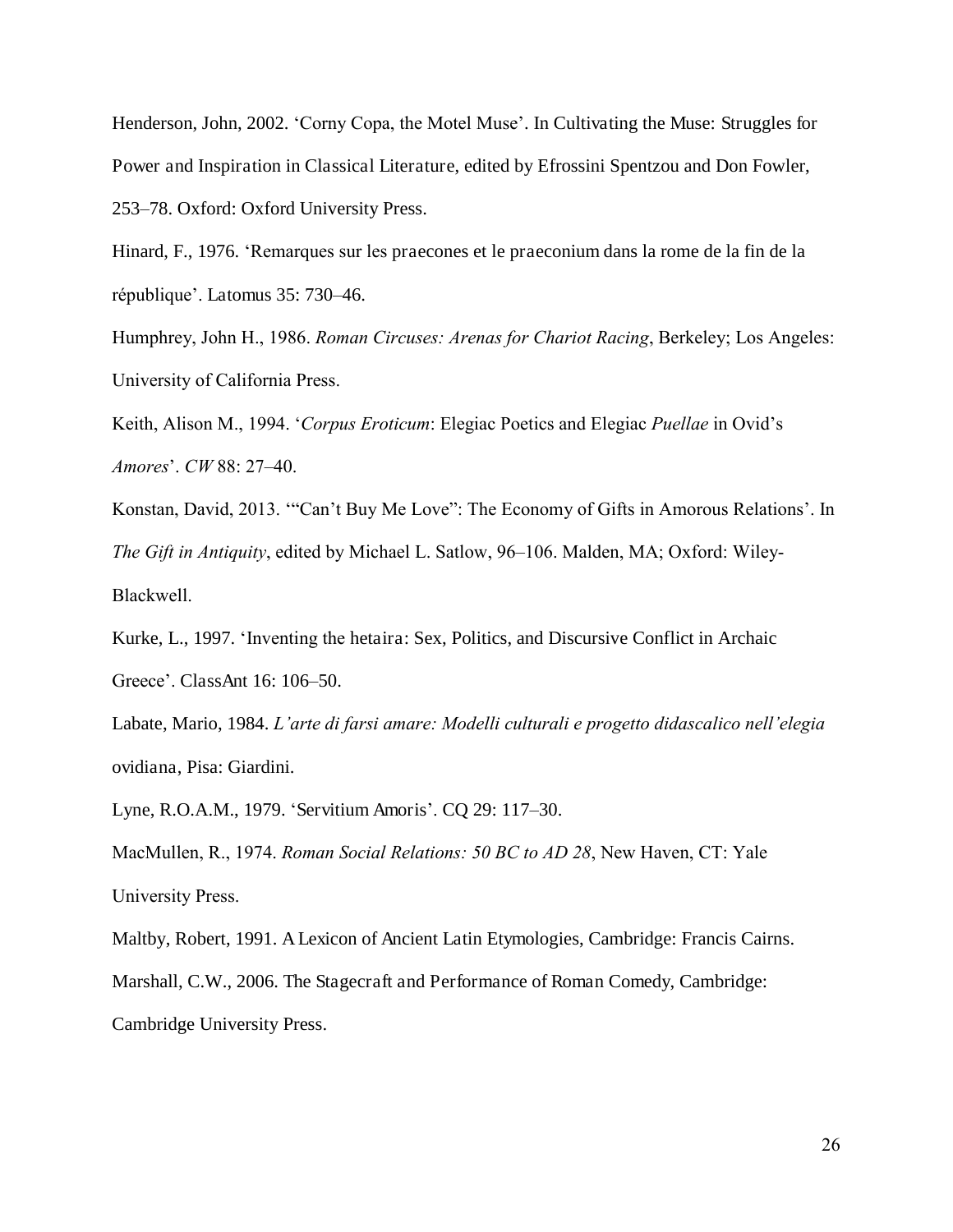Massaro, M., 1998. 'Gli epigrammi per L. Maecius Pilotimus e A. Granius Stabilio (CIL 12, 1209 e 1210)'. Epigraphica 60: 183–206.

Morcillo, Marta G., 2005. *Las ventas por subasta en el mundo romano: la esfera privada*, Barcelona: University of Barcelona Press.

More, J.H., 1975. 'P. Cornelius Surus: Bureaucrat and Poet'. *GB* 3: 241–62.

Myers, K. Sara, 1996. 'The Poet and the Procuress: The Lena in Latin Love Elegy'. JRS 86: 1– 21.

Nikolaev, A., 2012. 'Showing Praise in Greek Choral Lyric and Beyond'. AJP 133: 543–72.

Oliensis, Ellen, 1998. Horace and the Rhetoric of Authority, Cambridge: Cambridge University Press.

Panciera, Silvio, 1986. 'Ancora sull'iscrizione di Cornelius Surus magister scribarum poetarum'. *BCAR* 91: 35–44.

Rauh, N.K., 1989. 'Auctioneers and the Roman Economy'. Historia 38: 451–71.

Saumagne, Charles, 1965. *Le Droit latin et les cités romaines sous l'empir*e, Paris: Sirey.

Schneider, K., 1953. 'praeco'. RE 22: 1193–9.

Sharrock, Alison R., 1991. 'Womanufacture'. JRS 81: 36–49.

Silk, Michael S., 1974. Interaction in Poetic Imagery, Cambridge: Cambridge University Press.

Stroh, Wilfried, 1971. Die römische Liebeselegie als werbende Dichtung, Amsterdam: Hakkert.

Stroup, Sarah C., 2010. Catullus, Cicero, and a Society of Patrons: The Generation of the Text, Cambridge: Cambridge University Press.

Sumi, Geoffrey S., 2002. 'Impersonating the Dead: Mimes at Roman Funerals'. AJPh 123: 559– 85.